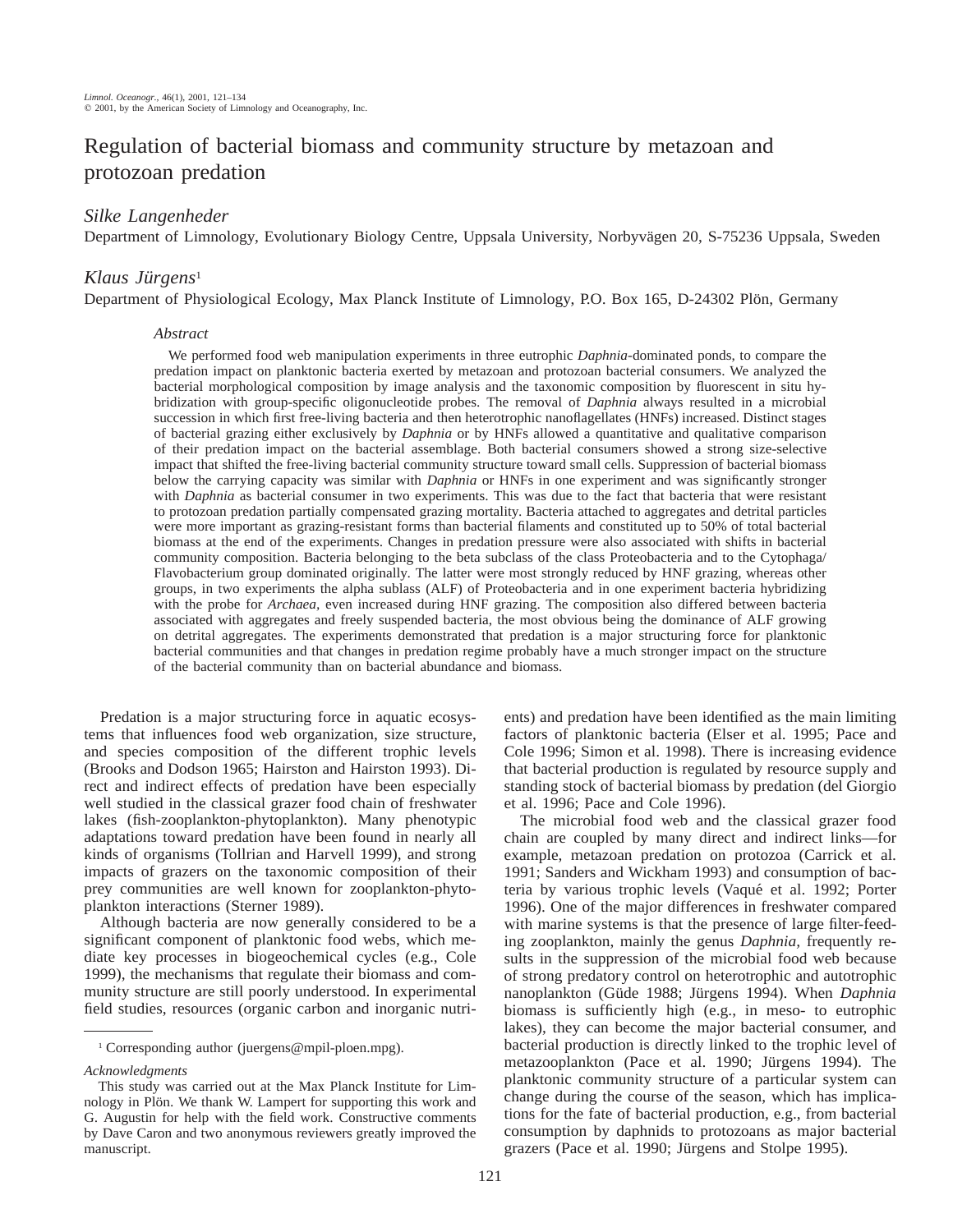The absence or presence of *Daphnia* might be also a key factor deciding whether predation effects may cascade down to the bacterial level. Trophic cascades that affect planktonic bacteria can be mediated via zooplankton regulation of phytoplankton (as a substrate source) (Pace 1993) or by predatory effects via bacterivorous protozoans (Jürgens et al. 1994). The evidence for cascading effects on bacterioplankton is controversial. In several zooplankton manipulation experiments, the predation impact seemed to be truncated at the level of protozoans (Pace and Funke 1991; Pace 1993; Wickham 1998), whereas other mesocosm studies found clear top-down effects on bacteria (Riemann 1985; Christoffersen et al. 1993). One underlying reason might be the differing trophy of the system, i.e., higher zooplankton biomass and predation effects in more productive systems (Riemann and Christoffersen 1993). The other reason might be compensatory mechanisms (e.g., development of grazing-resistance) within the bacterial community, which can stabilize bacterial biomass (Jürgens and Güde 1994).

Bacteria have generally a high phenotypic plasticity, and there is compelling evidence from laboratory studies that show that certain bacterial strains can adapt to protozoan predation by the development of resistant morphotypes such as aggregates and filaments (Güde 1979; Jürgens and Güde 1994; Hahn and Höfle 1999). The appearance of grazingresistant bacterial morphotypes, such as filaments, has also been observed in eutrophic lakes and was generally correlated to an increase in abundance of heterotrophic nanoflagellates (HNFs) (Güde 1989; Jürgens and Stolpe 1995; Sommaruga and Psenner 1995). In chemostat studies (Pernthaler et al. 1997; Šimek et al. 1997; Hahn and Höfle 1999) and in mesocosm experiments (Jürgens et al. 1999; Šimek et al. 1999), it has been shown that this predation-mediated shift toward grazing-resistant bacteria can be accompanied by a shift in the bacterial community composition (BCC). Although an increasing spectrum of molecular tools for analyzing bacterial diversity is now available, these techniques are just beginning to be combined with traditional experimental field studies designed to examine the regulating factors for bacterioplankton (Jürgens et al. 1999; Šimek et al. 1999).

Previous food web manipulation experiments revealed that *Daphnia*-dominated lakes and ponds are an ideal system to study the bacterial grazing impact of metazoans and protozoans and to analyze morphological and taxonomical shifts in bacterial communities triggered by enhanced protozoan grazing (Jürgens et al. 1994, 1999). This is because of the fact that during *Daphnia* dominance, algae and heterotrophic protozoans are virtually eliminated, and the only organisms still present in significant quantities are heterotrophic bacteria (Jürgens 1994). In productive systems, the removal of mesozooplankton initiates a microbial succession in which first bacteria increase, followed by HNFs, and, later, grazingresistant bacteria and larger protozoans (Jürgens et al. 1999). This sequence of *Daphnia*- and HNF-dominated bacterial consumption offers the chance to study and compare the impact of these two important bacterial grazers on biomass, community composition, and phenotypic properties of planktonic bacteria.

In a recent comparable study, this experimental design

was used to demonstrate that HNF grazing can shift the BCC toward the dominance of a formerly rare bacterial group (Jürgens et al. 1999). Here we present results from similar types of food web manipulation experiments, performed in different *Daphnia*-dominated ponds. BCC was analyzed by fluorescent in situ hybridization (FISH) with rRNA-targeted oligonucleotide probes, which is a suitable technique for obtaining combined information on phenotypic properties and taxonomic affiliation of bacterial cells (Amann et al. 1995). The goals were to compare qualitative and quantitative aspects of the grazing impact exerted by *Daphnia* and by HNFs on planktonic bacteria and to analyze whether there is a consistent pattern in predation-mediated shifts in BCC. Our experiments demonstrated that grazing by *Daphnia* and HNFs can be an equally important factor in regulating bacterial abundance and biomass. Concerning qualitative aspects of their grazing impact, some similarities, as well as important differences, became visible.

## Materials and methods

*Study sites and experimental design*—Three small (<0.1 ha) fishless ponds in northern Germany, named Rixdorf, Hasselburg, and Freudenholm, were selected for the experiments. They were all characterized by high densities of *Daphnia magna* and long-lasting clear water states. Water from these ponds was used to fill 4.8- (Rixdorf) or 24.6-liter (Hasselburg, Freudenholm) polycarbonate bottles (Nalgene). For a more representative sampling, water was first taken from various spots of the pond and mixed in a 60-liter container from which the bottles were filled. There were two treatments, both of them with three replicates each. Bottles were either filled with unaltered water to maintain natural zooplankton densities [referred to as "DAPH $(+)$ "] or filtered through a  $200$ - $\mu$ m mesh to remove mesozooplankton [referred to as "DAPH $(-)$ "]. The bottles were incubated in situ for a period of 4–5 d in 0.5 m depth at temperatures varying between 18.4°C and 20.5°C and sampled twice a day (morning and evening). To characterize the initial situation in the ponds, samples for the determination of inorganic nutrients and chlorophyll *a* were taken and analyzed by use of standard procedures (Parsons et al. 1984).

*Enumeration of organisms*—Samples for enumeration of bacteria and HNFs were preserved in formalin (final concentration  $2\%$ ) and stored at  $4^{\circ}$ C until further processing (usually within the next 24 h). One-milliliter subsamples were filtered on black polycarbonate filters (25 mm, pore size  $0.2 \mu m$ , Millipore) and stained with 4,6-diamidino-2phenylindol (DAPI, final concentration 100  $\mu$ g ml<sup>-1</sup>) (Porter and Feig 1980). The filters were cut into halves, of which one was immediately embedded on a slide and used to count bacteria and HNFs under an epifluorescence microscope (Axiophot II; Zeiss). The other half was stored at  $-20^{\circ}$ C for later analysis of bacterial cell volumes by use of automated image analysis.

Between 400 and 500 bacteria per sample were counted in randomly chosen filter sections at  $1,250\times$  magnification. HNFs were counted by screening transects (5–25 mm) across the filter and sized by use of an ocular grid. Heterotrophic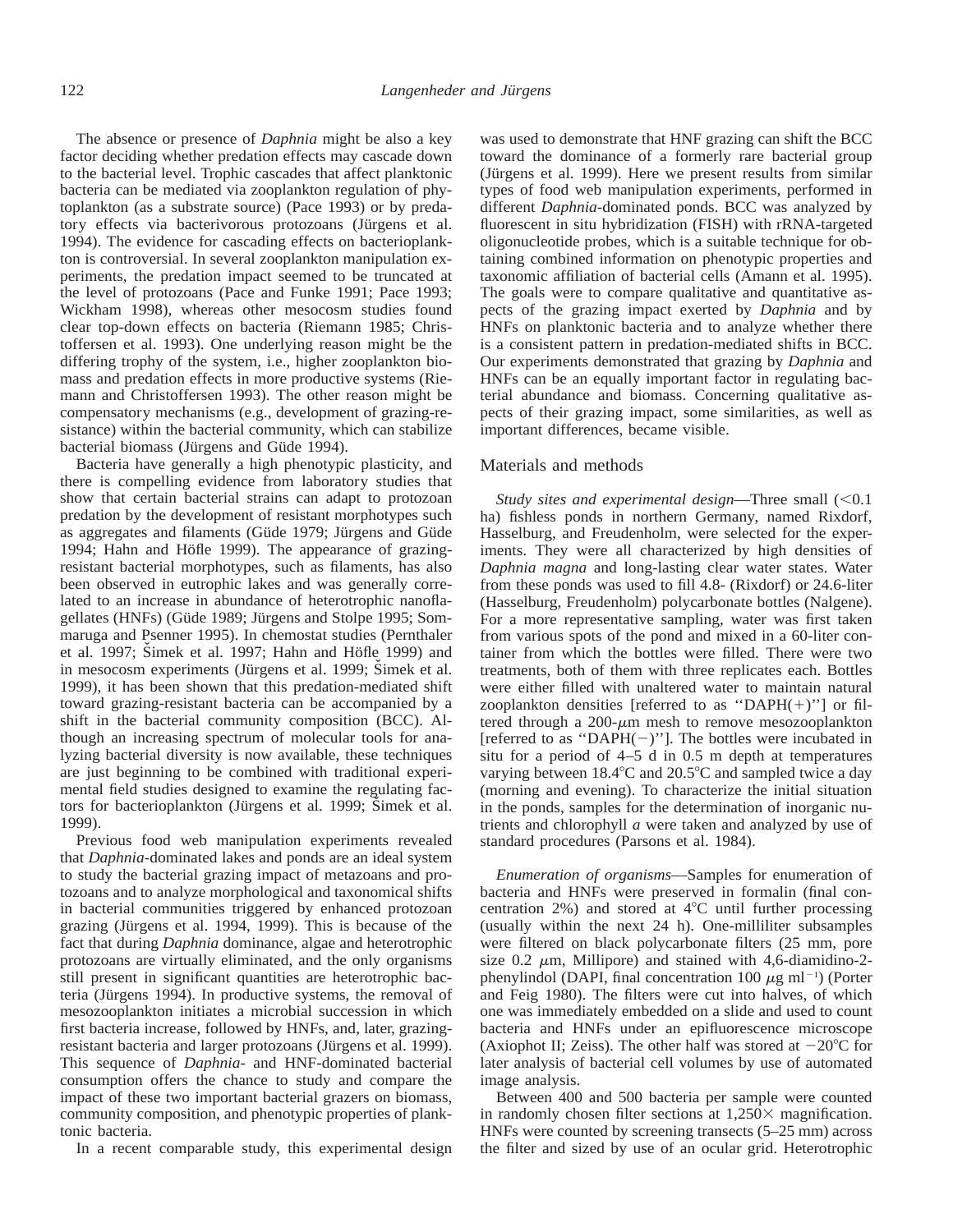flagellates were distinguished from autotrophic ones by checking for Chl *a* autofluorescence under blue light excitation. Bacteria were operationally divided into different morphological groups, according to their presumed accessibility toward HNF grazing (Jürgens et al. 1999). Freely suspended bacteria  $\leq 5$   $\mu$ m were defined as protozoan-edible bacteria (BACT), whereas filamentous bacteria (FIL) and bacterial aggregates (AGG) were considered to be grazing resistant. FIL included elongated bacterial cells and diverse types of threads and filaments  $>5 \mu m$  in length. For AGG we considered not only bacterial aggregates but also bacteria attached to or embedded in detritus particles. AGG were quantified by ultrasonication of fixed samples (Branson Sonifier) at an intensity that disrupted aggregates but did not destroy bacterial cells. AGG cell numbers were determined by counting total bacteria after sonication and subtracting the number of free-living bacteria counted in DAPI preparations from untreated samples.

For the enumeration of ciliates, samples were preserved with acid Lugol's solution (final concentration 1%). Subsamples of 10–50 ml were counted in sedimentation chambers with an inverted microscope. At the end of the experiments, zooplankton  $>50 \mu m$  was preserved in sucrose-formaldehyde (final concentration 4%) and counted and sized with a dissecting microscope equipped with a semiautomated image analyzer (SIS). The dry weight of *D. magna* in the experimental bottles was calculated by use of length-weight regressions from the literature (Dumont et al. 1975).

*Bacterial biovolume determination*—Biovolumes of the different bacterial morphotypes (BACT, FIL, and AGG) were estimated by multiplying the abundance with the mean cell volume. For cell volume calculation of filaments, these were assumed to be cylinders with hemispherical ends, and length and width were measured directly under the microscope by use of an ocular grid.

For measuring cell-size distribution and mean volume of small, freely dispersed cells (BACT), an automated image analysis system was used (SIS). Briefly, the procedure consisted of recording images of DAPI-stained cells (at least 400 cells per sample, magnification of  $1000\times$ ) with a SONY 3CCD camera and measuring the cell dimensions (pixel area and perimeter) after edge detection with a second derivative filter, manual thresholding, and binarization (e.g., Massana et al. 1997).

Because there were abundant DAPI-stained particles that we considered to be too small to be bacteria (virus-like particles or bacterial fragments released by grazers), we set a lower threshold for the analysis of digitized pictures (area of 10 pixels or  $0.12 \ \mu m^2$ ). Cell volumes were calculated from area and perimeter by use of the formula derived by Björnsen (1986). To estimate the biovolume of bacteria in aggregates, the same procedure was run with sonicated samples, and the resulting mean cell volume was used to calculate the biovolume of attached bacteria. This estimate of AGG biovolume was biased, however, by the inclusion of freely suspended bacteria.

*FISH*—For whole cell in situ hybridization, the membrane filter method described by Glöckner et al. (1996) was used. Therefore, 10–20 ml samples were taken from the bottles every 24 h, preserved with formaldehyde (final concentration 2%), filtered on polycarbonate membrane filters (Millipore; 47-mm diameter), and stored at  $-70^{\circ}$ C until further processing. Oligonucleotide probes for the following bacterial groups were used for all sample times of all experiments: EUB338 for the kingdom Bacteria (EUB), BET42a for the beta subdivision of the Proteobacteria (BET), ALF1b for the alpha subdivision of the Proteobacteria (ALF), GAM42a for the gamma subdivision of the Proteobacteria (GAM), CF319a for the Cytophaga-Flavobacterium cluster of the Cytophaga-Flavobacterium-Bacteroides phylum (C/F), and ARCH915 for Archaea (ARCH). For selected time points, the following probes were also used: Pla5a for Planctomycetales and HGC69a for gram-positive bacteria with high G 1 C content (here the filters were treated with lysozyme and/ or 50% ethanol before hybridization). All probes were synthesized with the fluorochrome  $Cy3$  at the  $5'$  end (Interactiva Biotechnologie). Probe sequences, target positions, and the formamide concentration of the hybridization buffer corresponded to those used by Snaidr et al. (1997). After hybridization, the filter sections were stained with DAPI for 1 min (final concentration 1  $\mu$ g ml<sup>-1</sup>), rinsed with 70% ethanol, washed with Milli-Q, and dried. Subsequently, they were mounted on glass slides with Citifluor AF 1 (Citifluor).

The slides were inspected with an Axiophot II epifluorescence microscope (Zeiss) equipped with the Zeiss filter set 01 for UV excitation (DAPI) and a Chroma HQ 41007 set (AF Analysentechnik) for green excitation (Cy3). At least 300 Cy3-stained cells in 10 fields were counted per filter section at a magnification of  $1,250\times$ . The fraction of DAPI-stained cells that was detected with the EUB probe was examined by switching between the two filter sets and counting the same microscopic field. Rare groups and filamentous bacteria were counted from transects (5–20 mm) across the filter. For one sampling date at the end of each experiment, the number of bacteria of the different groups attached to aggregates was estimated by counting hybridized bacteria directly in aggregates on the filter.

*Grazing experiments*—In order to compare the bacterial grazing impact of *Daphnia* and HNFs in the experimental containers, we measured the disappearance of fluorescently labelled bacteria (FLB) over an extended incubation period  $(\sim 48 \text{ h})$  (Marrasé et al. 1992). Bacteria for the preparation of FLB were obtained from a glucose-limited mixed chemostat culture and stained with the dye DTAF (5-[(4,6-Dichlorotriazin-2-yl)amino]fluorescein; Sigma) according to the method of Sherr et al. (1987). The mean volume of the FLB was  $\sim$ 0.15  $\mu$ m<sup>3</sup>. Bacterial grazing losses were measured at two sampling dates: (1) at the beginning of the experiments, by comparison of *Daphnia* grazing in  $DAPH(+)$  to bottles virtually without grazers  $[DAPH(-)]$ ; and (2) during the exponential growth phase of  $HNF$  in  $DAPH(-)$ , by comparison of HNF- with *Daphnia*-dominated grazing in DAPH $(+)$ . Subsamples (300–600 ml) were taken from the containers, spiked with FLB, (final concentration  $1.5-2.5 \times 10^6$  ml<sup>-1</sup>) and incubated in 1-liter glass bottles under in situ temperatures for 48 h (2–3 replicates per treatment). Samples were taken every 9–13 h, preserved with formalin (final concen-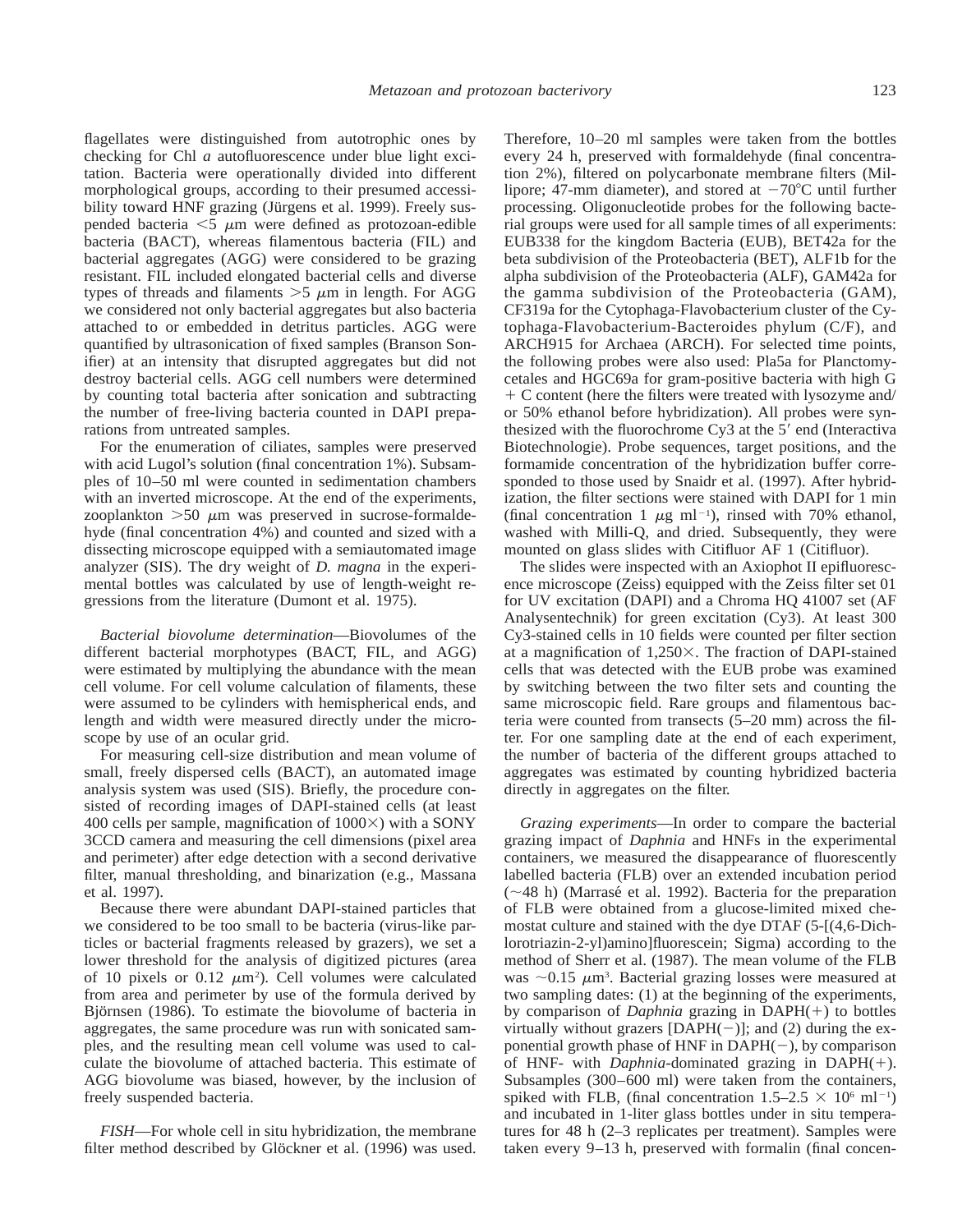tration 2%), and stained with DAPI. We counted FLB, natural bacteria, and HNFs. The zooplankton from the  $DAPH(+)$  treatments was counted and sized when the experiments were terminated.

Community grazing rates were calculated under the assumption of an exponential model (Salat and Marrasé 1994) that considers losses due to grazing (decrease of FLB over time) as well as the net growth of the natural bacterial community (considered as the net change of the abundance of natural bacteria). Grazing rates (*g*) and instantaneous growth rates  $(\mu)$  were calculated and then used to estimate the bacterial consumption rate per hour  $(G)$ , according to the method of Salat and Marrasé (1994):

$$
G=\frac{(N_t-N_0)g/\mu}{t}
$$

where  $N_0$  and  $N_t$  are the concentrations of bacteria at the beginning and end of the time interval *t,* respectively.

Ingestion rates (bacteria individual<sup>-1</sup> h<sup>-1</sup>) were calculated by dividing *G* through the grazer concentration. The mean concentration of HNF  $(N_m)$  was calculated for the time interval of exponential increase, according to the method of Heinbokel (1978):

$$
N_m = \frac{N_t - N_0}{\ln N_t - \ln N_0} \quad (\text{ml}^{-1})
$$

where  $N_0$  and  $N_t$  refer to the HNF concentrations at the beginning and at the end of the time interval, respectively.

*Growth rates of bacteria and HNFs*—Net growth rates of bacteria and HNFs could be determined from the microbial succession in which first bacteria and later HNFs increased nearly without predation (Jürgens et al. 1999). For both groups, growth rates  $(\mu)$  were calculated from the exponential increase of cell concentration after the removal of *Daphnia* in the DAPH $(-)$  treatment:

$$
\mu = \frac{\ln N_t - \ln N_0}{\Delta t} \quad (h^{-1})
$$

where  $N_0$  and  $N_t$ , refer to the concentrations of bacteria (or HNFs) at the beginning and at the end of the time interval  $\Delta t$  of exponential increase.

Additionally, we measured bacterial production in the three ponds at the beginning of the experiments by the incorporation of <sup>3</sup> H-thymidine into bacterial DNA (Fuhrman and Azam 1980). Samples of 5 ml were incubated with 20 nM <sup>3</sup> H-thymidine (Amersham; specific activity 75–86 Ci mol<sup>-1</sup>) for 30 min at in situ temperatures (four replicates and two formalin-killed controls) and then fixed with formalin (final concentration 2%). Samples were filtered on  $0.2$ - $\mu$ m membrane filters (Nucleopore) and rinsed three times with 5 ml of ice-cold 5% TCA. Filters were dissolved in scintillation cocktail (Quickscint 454; Zinsser Analytik), and incorporated radioactivity was measured with a scintillation counter with external standard. We used an empirical conversion factor of  $2 \times 10^{18}$  cells mol<sup>-1</sup> thymidine (e.g., Smits and Riemann 1988) to convert thymidine incorporation into cell production rate.

*Statistical analysis*—All values for the different parameters are given as means of the three parallel enclosures for each treatment ( $\pm$ 1 SD). Differences between DAPH(+) and  $DAPH(-)$  treatments over time were tested with repeated measures ANOVAs. Mean bacterial cell volumes were compared by use of a one-way design. Differences in total bacterial biovolume were tested using a two-way design after the data set was transformed following  $log(x + 1)$  to normalize variances. The relative BCC (percent of DAPI counts detected with the probes BET42a, GAM42a, ALF1b, C/ F319a, and ARCH915) was tested for differences in time and zooplankton abundance with a one-way repeated measures ANOVA after the data were transformed with  $\sqrt{x/100}$ .

#### Results

*General characteristics*—The situations in all three ponds represented a typical clear-water state caused by a high biomass of filter-feeding zooplankton (e.g., Lampert et al. 1986). The mean biomass (mg dw  $L^{-1}$ ) of *D. magna* in the ponds and in the DAPH(+) enclosures was  $2.8 \pm 0.2$  in Rixdorf, 2.6  $\pm$  0.3 in Hasselburg, and 3.7  $\pm$  0.5 in Freudenholm. The total *Daphnia* concentrations (ind  $L^{-1}$ ) were  $88 \pm 18$ ,  $53 \pm 12$ , and  $213 \pm 74$ , respectively. These concentrations were maintained until the end of the experiment. From the DAPH $(-)$  enclosures, mesozooplankton was virtually excluded by the  $200$ - $\mu$ m filtration. Other zooplankton taxa were rare in all treatments, rotifers were not found at all, and the concentration of copepods (cyclopoid nauplii, copepodids, and adults) was always  $\leq 10$  ind L<sup>-1</sup>, except in the  $DAPH(-)$  bottles of the Rixdorf experiment, where cyclopoid nauplii, which passed the  $200-\mu m$  mesh, achieved a density of  $51 \pm 0.3$  ind L<sup>-1</sup>. Phytoplankton was very low, with Chl *a* concentrations of 0.8  $\pm$  0.5  $\mu$ g L<sup>-1</sup> in Rixdorf, 8.5  $\pm$  0.8  $\mu$ g L<sup>-1</sup> in Hasselburg, and 2.8  $\pm$  0.4  $\mu$ g L<sup>-1</sup> in Freudenholm. With respect to inorganic nutrients, all ponds were highly eutrophic, with  $PO<sub>4</sub><sup>3-</sup>$  ranging from 13 to 46  $\mu$ M L<sup>-1</sup>, NH<sub>4</sub><sup>+</sup> from 34 to 374  $\mu$ M L<sup>-1</sup>, NO<sub>2</sub><sup>-</sup> from 4 to 31  $\mu$ M L<sup>-1</sup>, and NO<sub>3</sub><sup>-</sup> from 34 to 6276  $\mu$ M L<sup>-1</sup>. We also measured nutrient concentrations at the end of each experiment in one  $DAPH(-)$  and  $DAPH(+)$  replicate each. Although there was a slight decrease in nutrient concentrations, in no case did a depletion of any inorganic nutrient occur (data not shown).

*Microbial succession after the elimination of* Daphnia— The initial situation in all experiments was characterized by very low protozoan densities  $(<1.5 \pm 10^3$  HNFs ml<sup>-1</sup>,  $<$ 0.62 ciliates ml<sup>-1</sup>), and moderate bacterial concentrations:  $3.5 \pm 0.2 \times 10^6$  cells ml<sup>-1</sup> (mean cell volume  $0.08 \pm 0.01$  $\mu$ m<sup>3</sup>) in Rixdorf, 3.5  $\pm$  0.1  $\times$  10<sup>6</sup> cells ml<sup>-1</sup> (mean cell volume 0.09  $\pm$  0.005  $\mu$ m<sup>3</sup>) in Hasselburg, and 2.3  $\pm$  0.2  $\times$ 10<sup>6</sup> cells ml<sup>-1</sup> (mean cell volume 0.07  $\pm$  0.006  $\mu$ m<sup>3</sup>) in Freudenholm. The development of the different groups of organisms differed substantially between the  $DAPH(+)$  and  $DAPH(-)$  treatments (Fig. 1). A distinct microbial succession took place in the bottles without *Daphnia,* whereas the situation in the DAPH $(+)$  enclosures remained relatively constant.

The succession in  $DAPH(-)$  was characterized by an ini-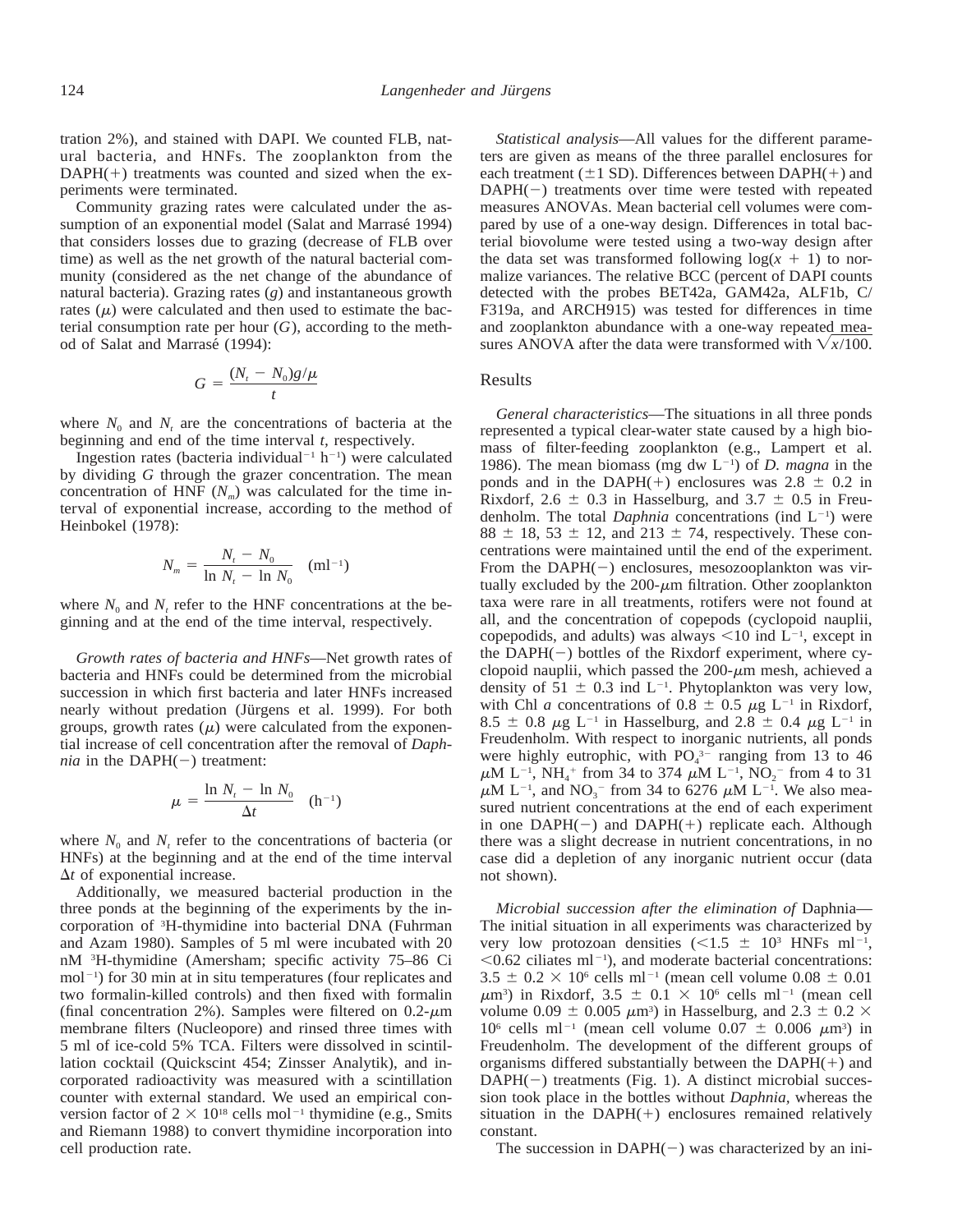

Fig. 1. Development of freely dispersed edible bacteria (BACT), filaments (FIL), bacteria in aggregates (AGG), HNF, and ciliates (CIL) in treatments with and without *Daphnia.* Values are means  $\pm 1$  SD from three replicate enclosures.

tial bacterial growth phase and a subsequent grazing phase, when HNF concentrations started to increase. Directly after removal of zooplankton, BACT started to increase without a visible lag phase and reached maximum concentrations that were approximately three times (Rixdorf and Freudenholm) or two times (Hasselburg) higher than initial numbers. The net bacterial growth rates calculated from the increase in cell numbers were quite similar to the rates calculated from <sup>3</sup> H-thymidine incorporation (Table 1). Hasselburg was the most productive pond, with a bacterial doubling time of  $\sim$ 10 h. In Rixdorf and Freudenholm, BACT seemed to reach a stationary phase before HNFs developed. With increasing HNF numbers, bacterial concentrations were reduced to (Freudenholm) or below (Rixdorf and Hasselburg) the initial levels (Fig. 1).

The bacterial size distribution at three stages of the microbial succession in  $DAPH(-)$  (start, stationary phase, and HNF grazing) revealed a comparable successional pattern, shown only for the Rixdorf experiment (Fig. 2) but with a similar trend and with highly significant changes of mean

Table 1. Growth rate  $(\mu)$  and doubling time (TD) for the total bacterial community (DAPI-stained bacteria) and HNFs.

| Group                       | $\Delta t$ (h) | $\mu$ (hr <sup>1</sup> ) | $TD$ (hr <sup>-1</sup> ) |  |  |  |  |  |  |
|-----------------------------|----------------|--------------------------|--------------------------|--|--|--|--|--|--|
| <b>Exponential Increase</b> |                |                          |                          |  |  |  |  |  |  |
| <b>Bacteria</b>             | $0 - 22$       | $0.04 \pm 0.01$          | $20.7 \pm 3.1$           |  |  |  |  |  |  |
| <b>HNF</b>                  | $46 - 70$      | $0.07 \pm 0.03$          | $11.1 \pm 4.4$           |  |  |  |  |  |  |
| <b>Bacteria</b>             | $6 - 30$       | $0.04 \pm 0.003$         | $19.9 \pm 1.7$           |  |  |  |  |  |  |
| <b>HNF</b>                  | $54 - 116$     | $0.04 \pm 0.02$          | $23.5 \pm 12.1$          |  |  |  |  |  |  |
| Bacteria                    | $0 - 9$        | $0.06 \pm 0.01$          | $11.3 \pm 2.0$           |  |  |  |  |  |  |
| <b>HNF</b>                  | $0 - 22$       | $0.09 \pm 0.04$          | $9.1 \pm 4.9$            |  |  |  |  |  |  |
| Thymidine Incorporation     |                |                          |                          |  |  |  |  |  |  |
| Bacteria                    |                | $0.03 \pm 0.01$          | $24.5 \pm 13.6$          |  |  |  |  |  |  |
| Bacteria                    |                | $0.07 \pm 0.03$          | $11.8 \pm 4.8$           |  |  |  |  |  |  |
| Bacteria                    |                | $0.08 \pm 0.01$          | $8.6 \pm 0.9$            |  |  |  |  |  |  |
|                             |                |                          |                          |  |  |  |  |  |  |

\* Growth rates were calculated from time intervals with exponential increase  $\Lambda t$ 

† Growth rates were calculated from <sup>3</sup> H-thymidine incorporation. All values show mean  $\pm$  1 SD from three replicates (exponential increase) and four replicates (3 H-thymidine), respectively.

cell volume in all three experiments (Table 2). There was a clear shift into larger size classes directly after the removal of *Daphnia.* The mean cell volume of BACT increased and doubled from the start of the experiment to the end of the bacterial growth phase. When HNFs developed, this trend reversed, and BACT shifted again into smaller size classes. In the DAPH $(+)$  enclosures of the different experiments, no



Fig. 2. Size distribution of the edible part of the bacterial community in Rixdorf in enclosures without *Daphnia*  $[DAPH(-)]$  and with *Daphnia* [DAPH $(+)$ ]. Shown is the size distribution at three stages of the microbial succession that occurred in  $DAPH(-)$ : (1) at the beginning of the experiment, when grazing by *Daphnia* has shaped the bacterial community; (2) in the bacterial growth phase before the appearance of HNFs, and (3) in a stage with intense HNF grazing pressure. Graphs show the relative composition of bacteria in different volume classes  $(0.02-0.4 \ \mu m^3)$ . The mean cell volume (MCV) of the total bacterial community is indicated for each graph.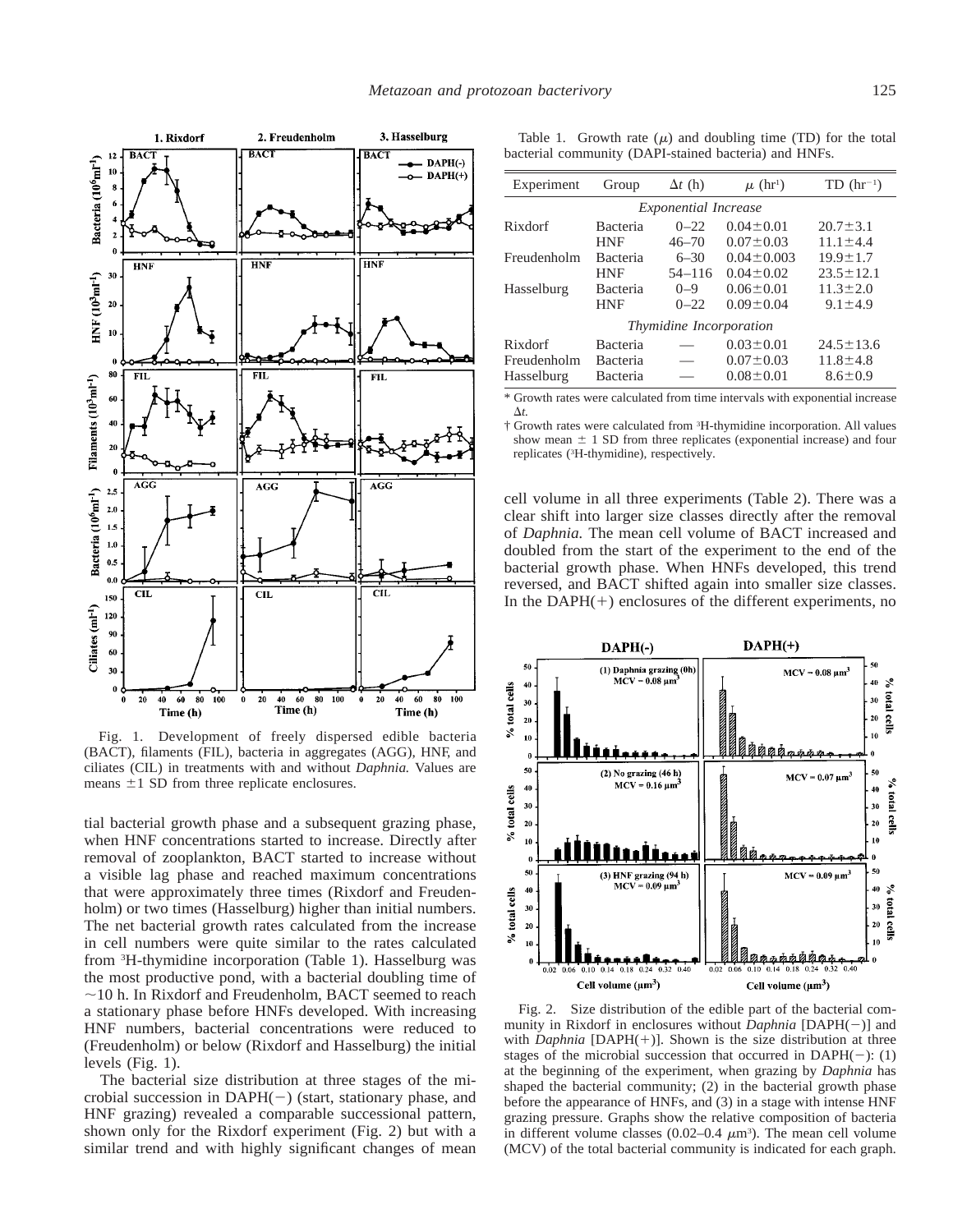## 126 *Langenheder and Ju¨rgens*

Table 2. Effects of zooplankton and time on different properties of the bacterial communities in Rixdorf, Freudenholm, and Hasselburg (repeated-measures design). For each analysis, sample points were considered for which complete data were available, resulting in differences in degrees of freedom (df) as they are observable below. (1) temporal variation in mean bacterial cell volume (no independent variable); (2) effect of zooplankton on total bacterial biovolume; and (3) effect of zooplankton on the relative abundance of ALF, BET, C/F, GAM, and ARCH (expressed as percentage of total number of DAPI counts). Df (treatment/error) and *F* values are shown. \**p*<0.05, \*\**p*<0.001, \*\*\* $p$ <0.0001. ND = not determined.

|                                                  | Rixdorf             |                                   | Freudenholm         |                                    | Hasselburg            |                                 |
|--------------------------------------------------|---------------------|-----------------------------------|---------------------|------------------------------------|-----------------------|---------------------------------|
| Factors                                          | df                  | $\cal F$                          | df                  | $\overline{F}$                     | df                    | $\cal F$                        |
| Mean cell volume                                 |                     |                                   |                     |                                    |                       |                                 |
| Time $DAPH(+)$<br>Time $DAPH(-)$                 | 2,4<br>4,8          | $8.60*$<br>48.62***               | 4,8<br>4,8          | 3.77<br>$17.87**$                  | 3.6<br>5,10           | 3.23<br>16.92**                 |
| Biovolume                                        |                     |                                   |                     |                                    |                       |                                 |
| Zooplankton<br>Time<br>Zooplankton $\times$ time | 1,4<br>$2,8$<br>2,8 | 482.0***<br>48.02***<br>42.28***  | 1,4<br>3,12<br>3,12 | 589.3***<br>$25.41***$<br>43.38*** | 1,4<br>$2,\!8$<br>2,8 | 1.39<br>12.59*<br>$36.66***$    |
| Community composition<br><b>BET</b>              |                     |                                   |                     |                                    |                       |                                 |
| Zooplankton<br>Time<br>Zooplankton $\times$ time | 1,4<br>2,8<br>2,8   | 358.4***<br>3.21<br>16.00*        | 1,4<br>4,16<br>4,16 | 47.76*<br>1.76<br>$6.48*$          | 1,4<br>2,8<br>2,8     | 0.51<br>3.57<br>0.21            |
| <b>ALF</b>                                       |                     |                                   |                     |                                    |                       |                                 |
| Zooplankton<br>Time<br>Zooplankton $\times$ time | 1,4<br>2,8<br>2,8   | $64.02*$<br>41.19***<br>$33.40**$ | 1,4<br>4,16<br>4,16 | $14.32*$<br>$7.17*$<br>$6.92*$     | 1,4<br>2,8<br>2,8     | $50.44*$<br>64.37***<br>32.06** |
| C/F                                              |                     |                                   |                     |                                    |                       |                                 |
| Zooplankton<br>Time<br>Zooplankton $\times$ time | 1,4<br>2,8<br>2,8   | 32.36*<br>1.73<br>$71.16***$      | 1,4<br>4,16<br>4,16 | 2.95<br>24.94***<br>$50.62***$     | 1,4<br>$2,\!8$<br>2,8 | 14.48*<br>5.86*<br>2.69         |
| <b>GAM</b>                                       |                     |                                   |                     |                                    |                       |                                 |
| Zooplankton<br>Time<br>Zooplankton $\times$ time | 1,4<br>2,8<br>2,8   | 0.36<br>1.46<br>$10.06*$          | 1,4<br>4,16<br>4,16 | $26.50*$<br>$3.07*$<br>$6.41*$     | 1,4<br>2,8<br>2,8     | $12.90*$<br>$71.14***$<br>3.07  |
| <b>ARCH</b>                                      |                     |                                   |                     |                                    |                       |                                 |
| Zooplankton<br>Time<br>Zooplankton $\times$ time | 1,4<br>2,8<br>2,8   | ND<br><b>ND</b><br><b>ND</b>      | 1,4<br>4,16<br>4,16 | 3.58<br>40.18***<br>22.93***       | 1,4<br>2,8<br>2,8     | 2.95<br>4.80*<br>0.60           |

significant changes of mean bacterial cell volume occurred over time (Table 2).

Although the general pattern was similar in the three experiments, obvious differences in the dynamics of the microbial succession occurred, which proceeded most rapidly in the Hasselburg experiment. Here both BACT and HNFs increased within the first 20 h of the experiment, whereas in the other two experiments HNF increased later  $(>40 h)$ . The time lag between the peaks of BACT and HNFs was 24 h in Hasselburg, 36 h in Rixdorf, and 48 h in Freudenholm. HNFs consisted mainly of small, colorless chrysomonades  $(2-5 \mu m)$  in diameter); later during the course of the experiments, larger heterotrophic and autotrophic (or mixotrophic) forms also became more abundant (up to  $4 \times 10^3$  ml<sup>-1</sup>).

Ciliates developed only in higher numbers in the Rixdorf and Hasselburg experiments but remained at a low concentration in Freudenholm. Their increase was paralleled by a simultaneous decrease of HNFs (Fig. 1). Dominant taxa were *Halteria* spp. and *Urotricha* spp. in both experiments, but other taxa (mainly small oligotrichs) were also represented. In Hasselburg, *Halteria* spp. had developed already between 22 and 46 h, with a maximum growth rate of  $0.04 \pm 0.01$  $h^{-1}$ , reaching a concentration of 16.5  $\pm$  3.5 ml<sup>-1</sup> at the end of this time interval.

FIL showed an approximately threefold increase in abundance after removal of zooplankton in two experiments (Rixdorf and Freudenholm) but no increase in the Hasselburg experiment (Fig. 1). Although FIL were considered to be grazing resistant, there was a clear decrease (up to 50% of the maximum) of FIL when HNFs developed. In Hasselburg and Freudenholm, the mean filament length increased in all experiments parallel to the increase of HNFs, from 6.8  $\pm$ 0.3 to 8.7  $\pm$  0.8  $\mu$ m in Hasselburg and from 9.7  $\pm$  2.7 to  $15.5 \pm 0.3$   $\mu$ m in Freudenholm. In Rixdorf, the mean filament length increased only slightly, from  $15.5 \pm 0.2$  to  $16.2$  $\pm$  0.5  $\mu$ m after the exponential growth phase. However, at least in the Hasselburg and Freudenholm experiments, it seemed that short filaments in particular were negatively affected by HNFs. In the DAP $H$ (+) enclosures, FIL stayed relatively constant, with some decrease (Rixdorf) or increase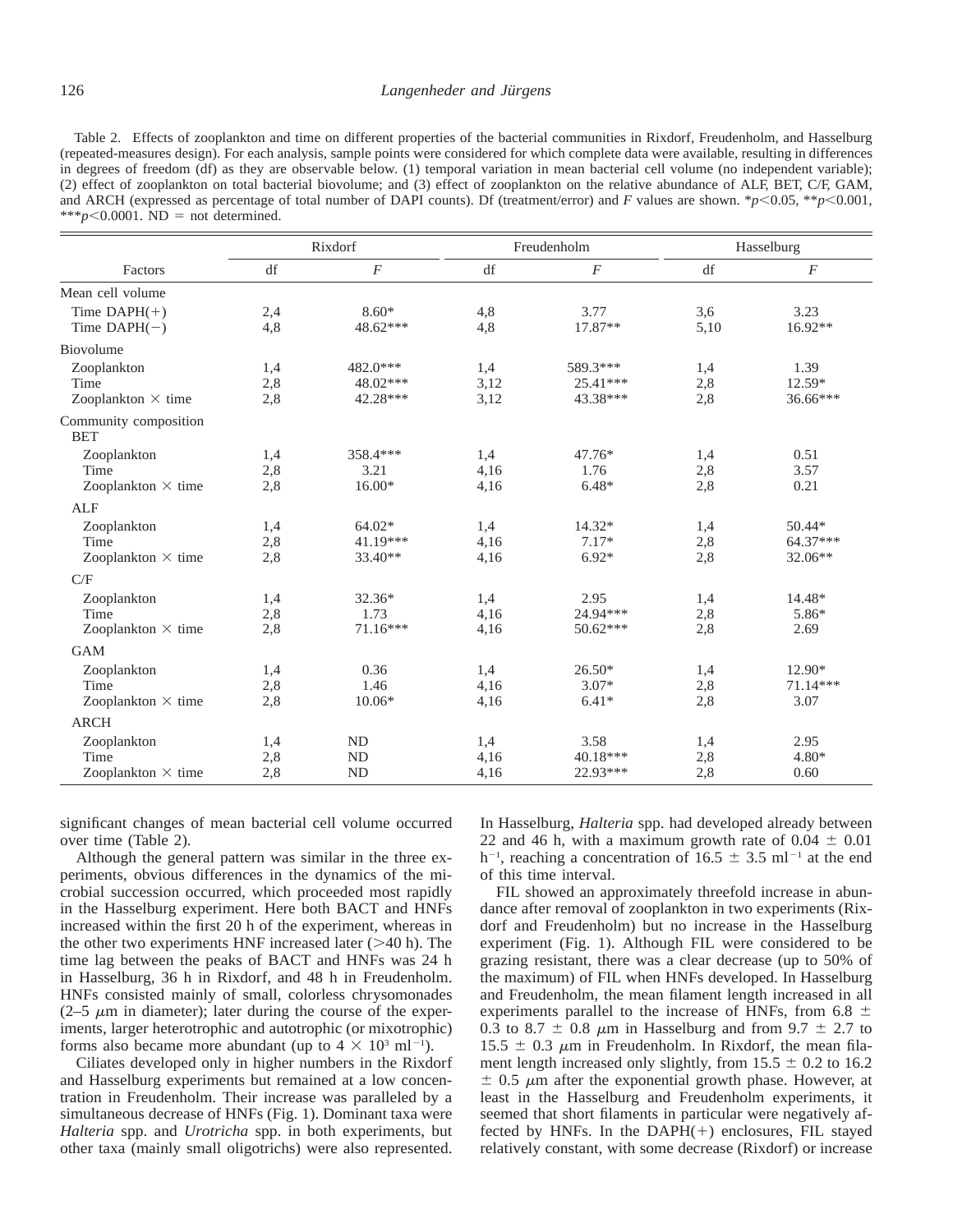Table 3. Results of grazing experiments. Grazing parameters were calculated from the decline of fluorescently labeled bacteria within 48 h after their addition to subsamples taken from the enclosures.  $\Delta t$  (h): the time interval from which the grazing parameters were calculated;  $C_{\text{Daph}}$  (liter<sup>-1</sup>): concentration of *Daphnia*;  $N_{\text{m}}$  (10<sup>3</sup> ml<sup>-1</sup>): mean HNF concentration in the time interval with exponential increase; *G* (bacteria  $\times$  10<sup>6</sup> ml<sup>-1</sup> h<sup>-1</sup>): community mortality rate of bacteria; *I* (bacteria ind<sup>-1</sup> h<sup>-1</sup>): ingestion rate. Values are mean  $\pm$  1 SD from two replicates in Rixdorf and Hasselburg and three replicates in Freudenholm, respectively.

| Grazer type | $\Delta t$ | $C_{\text{Daph}}$ | $N_m$          | G               |                           |
|-------------|------------|-------------------|----------------|-----------------|---------------------------|
| Rixdorf     |            |                   |                |                 |                           |
| D. magna    | $0 - 31$   | $245 \pm 83$      |                | $0.40 \pm 0.04$ | $1.7 \pm 0.4 \times 10^6$ |
| D. magna    | $47 - 78$  | $94 \pm 19$       |                | 0.18            | $2.1 \pm 0.5 \times 10^6$ |
| <b>HNF</b>  | $47 - 57$  |                   | $22.0 \pm 2.0$ | $1.38 \pm 0.14$ | $55.4 \pm 0.99$           |
| Freudenholm |            |                   |                |                 |                           |
| D. magna    | $0 - 30$   | $189 + 99$        |                | $0.27 \pm 0.10$ | $1.4 \pm 1.0 \times 10^6$ |
| D. magna    | $54 - 91$  | $142 \pm 12$      |                | $0.14 \pm 0.01$ | $0.9 \pm 0.2 \times 10^6$ |
| <b>HNF</b>  | $54 - 91$  |                   | $9.9 \pm 0.6$  | $0.18 \pm 0.03$ | $19.9 \pm 3.3$            |
| Hasselburg  |            |                   |                |                 |                           |
| D. magna    | $0 - 31$   | $152 \pm 26$      |                | $0.26 \pm 0.03$ | $1.8 \pm 0.5 \times 10^6$ |
| D. magna    | $47 - 78$  | $59 \pm 9.2$      |                | $0.21 \pm 0.01$ | $3.9 \pm 2.5 \times 10^6$ |
| <b>HNF</b>  | $8 - 31$   |                   | $10.9 \pm 4.0$ | $0.11 \pm 0.04$ | $11.1 \pm 7.4$            |

(Hasselburg and Freudenholm) toward the end of the experiments (Fig. 1).

The other type of grazing-resistant bacteria were AGG, which consisted mainly of bacterial cells embedded in a visible organic matrix and cells attached to detrital particles. AGG increased in the Rixdorf and Freudenholm experiments simultaneously with increasing HNF numbers and reached maximum concentrations of 2.0  $\pm$  0.1  $\times$  10<sup>6</sup> ml<sup>-1</sup> and 2.5  $\pm$  0.3  $\times$  10<sup>6</sup> ml<sup>-1</sup>, respectively. At the end of the experiments, AGG accounted for 50%–60% of total bacterial biomass (Fig. 1). AGG did not increase as strongly in the Hasselburg experiment and accounted for at most  $16\% \pm 3\%$ of total bacterial biomass. In the treatments with *Daphnia,* AGG remained low in all three experiments (average for all sampling dates and experiments  $[n = 39]$  4.2%  $\pm$  6.7% of total bacterial biomass).

*Grazing rates of HNFs and* Daphnia *on natural bacteria*—The results for the community grazing rates are shown in Table 3. The different loss rates were not tested for statistical differences, because the results indicated that the grazing rates in particular were highly dependent on the grazer concentration in the bottles, which was quite variable between the different experiments because of the difficulty in obtaining subsamples from the bottles with representative zooplankton densities. However, these results indicate that HNFs and *Daphnia* potentially contribute equally to the mortality of natural bacteria. Most community grazing rates ranged between 0.1 and  $0.4 \times 10^6$  bacteria ml<sup>-1</sup>; the only exception was found in the  $DAPH(-)$  treatments in Rixdorf during the exponential increase of HNFs, where community grazing mortality rates were much higher and achieved 1.38  $\pm$  0.14  $\times$  10<sup>6</sup> bacteria ml<sup>-1</sup> h<sup>-1</sup>. Calculated individual ingestion rates were between 0.75 and 6.4  $\times$  10<sup>6</sup> bacteria h<sup>-1</sup> for *Daphnia* and between 5.9 and 56.1 bacteria h<sup>-1</sup> for HNF (Table 3).

The estimated daily turnover rates of the bacterial communities (total mortality divided by bacterial concentration) did not differ much between the three ponds when *Daphnia*

was the main bacterial consumer (Rixdorf  $2.57 \pm 0.16$  d<sup>-1</sup>, Freudenholm 2.20  $\pm$  0.21 d<sup>-1</sup>, and Hasselburg 1.70  $\pm$  0.20  $d^{-1}$ ). Variation in turnover rates was much higher during the period of intense grazing by HNFs (Rixdorf  $10.50 \pm 1.68$  $d^{-1}$ , Freudenholm 1.86  $\pm$  0.12 d<sup>-1</sup>, and Hasselburg 0.70  $\pm$  $0.08$  d<sup>-1</sup>).

*Development and distribution of bacterial biovolume*— The total bacterial biovolume increased strongly in all three experiments directly after the removal of *D. magna*: nearly sixfold in Rixdorf and approximately twofold in Hasselburg and Freudenholm. During this growth phase, the bacterial community was dominated by freely suspended edible bacteria, which make up  $>80\%$  of bacterial biomass (Fig. 3). Simultaneous with increasing HNF numbers, the total bacterial biovolume dropped again. In Rixdorf and Freudenholm it remained, however, on a higher level, compared with the initial stage, because of the high proportions of protozoaninedible bacteria (mainly AGG). In the  $DAPH(+)$  treatments, the total bacterial biovolume remained relatively constant, except in Rixdorf, where it gradually declined. In general, the variability between the replicate treatments was quite low, with a coefficient of variation (CV) for the total bacterial biovolume of 3%–21%.

In Rixdorf and Freudenholm, the total bacterial biovolume was on all occasions significantly lower under grazing impact of *Daphnia* [DAPH(+) enclosures], compared with HNF grazing  $[DAPH(-)$  enclosures] (two-way repeated measures ANOVA:  $F_{\text{Rixdorf}}$  (1,4) = 482.0,  $p$  < 0.0001;  $F_{\text{Freudenholm}}$  (1,4) = 589.3;  $p < 0.0001$ ). At the end of the experiments, total bacterial biovolume was two times (Freudenholm) and five times (Rixdorf) higher in  $DAPH(-)$  than in DAPH(+), and this was mainly due to the appearance of grazing-resistant filaments and aggregates (Fig. 3). In the Hasselburg experiment, the presence or absence of *Daphnia* alone did not effect the bacterial biovolume  $[F (1,4) = 1.39, p = 0.30]$ . In Rixdorf and Freudenholm, the absolute and, especially the relative, proportions of grazing-resistant morphotypes increased during the course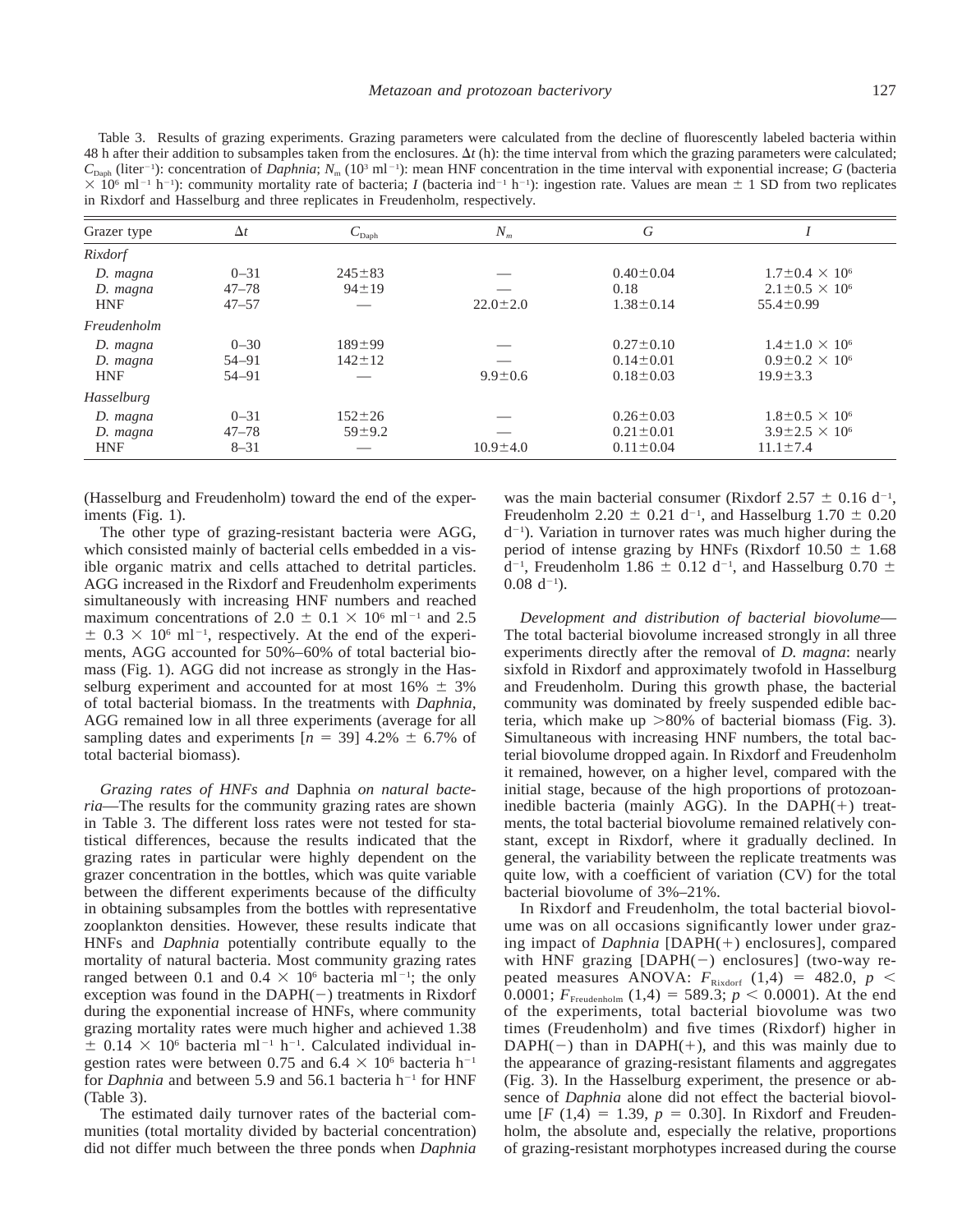

Fig. 3. Development of total bacterial biovolume and biovolume distribution in  $DAPH(-)$  and  $DAPH(+)$ . The contribution of freely suspended edible bacteria (BACT), filamentous bacteria (FIL), and bacteria in aggregates (AGG) is shown for different sample points. All values show means from three replicates (see text for coefficients of variation).

of the experiment (Fig. 3), and AGG constituted 58%  $\pm$  11% and  $54\% \pm 2\%$ , respectively, of the total bacterial biovolume after HNFs had developed. Filaments, in contrast, were generally of lower importance, with a maximum contribution in the Rixdorf experiment, where they accounted for 23.6%  $\pm$ 6.6% of total biovolume at the end of the experiment (94 h).

*Changes in bacterial community composition*—Analysis of BCC by FISH with group-specific oligonucleotide probes was performed at different stages of the microbial succession in the DAPH $(-)$  enclosures (1) at the beginning, when the bacterial community was still influenced by the presence of *D. magna,* (2) in the bacterial growth phase after removal of zooplankton, (3) in the stationary phase before HNFs increased, and (4) after HNFs had increased and reduced the number of BACT.



Fig. 4. Development of different bacterial groups in the treatments with and without Daphnia, as determined by in situ hybridization with probes specific for Eubacteria (EUB), the beta subgroup of the Proteobacteria (BET), the alpha subgroup of the Proteobacteria (ALF), the gamma subgroup of the Proteobacteria (GAM), the Cytophaga-Flavobacterium cluster (C/F), and Archaea (ARCH). Values are means for three replicate treatments  $\pm 1$  SD. Note the different scales of the *y* axes.

Autofluorescent picoalgae, which could interfere with the identification of Cy3-fluorescending bacteria, were generally absent in the experiments and did not contribute to unspecific background values. Mean hybridization efficiencies (defined as the proportion of DAPI-stained bacteria that were detectable with the EUB probe) calculated for all sample dates were in general slightly higher in the  $DAPH(-)$  enclosures (Rixdorf 75%  $\pm$  11%, Hasselburg 68%  $\pm$  12%, and Freudenholm 75%  $\pm$  9%), compared with the DAPH(+) enclosures (Rixdorf 71%  $\pm$  4%, Hasselburg 69%  $\pm$  14%, and Freudenholm  $61\% \pm 11\%$ ).

The development of most bacterial groups detected by FISH followed the general successional pattern of total bacterial biomass and abundance (Fig. 4)—i.e., they increased directly after the elimination of zooplankton, reached a maximum, and afterwards declined simultaneously with the ap-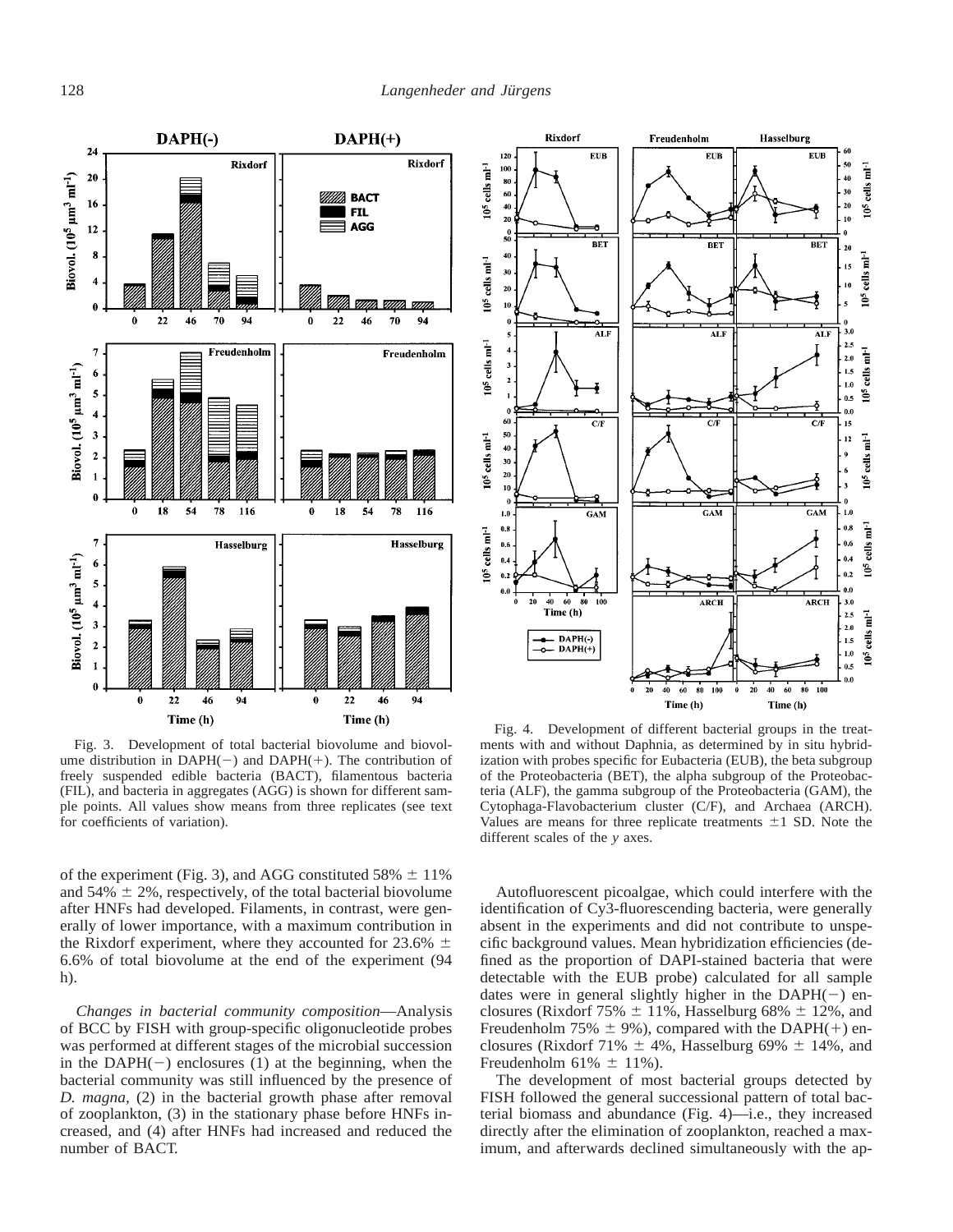![](_page_8_Figure_1.jpeg)

Fig. 5. Bacterial community composition relative to the total number of DAPI-stained cells at different sample points in  $DAPH(+)$  and  $DAPH(-)$  treatments. For Rixdorf and Freudenholm, the three bars refer to the following situations in the  $DAPH(-)$  treatments: (1) the start of experiment, (2) the bacterial growth phase (no grazing), and (3) high protozoan grazing impact. The total length of each bar represents the fraction of the count of DAPI-stained cells that was detectable with the probe EUB338. Values are means for three replicate treatments.

pearance of HNFs. However, some differences between the bacterial groups could be found as well, which resulted in an altered community composition. In particular, ALF did not consistently follow the general trend: in Rixdorf they had a delayed increase, in Hasselburg they increased slowly but continuously during the whole experiment, and only in Freudenholm did they remain at a constant low level (Fig. 4). A continuous increase was also observed for GAM in Hasselburg, although their number in general was quite low  $(< 1 \times 10<sup>5</sup>$  ml<sup>-1</sup>). ARCH915-detectable cells, which were found in Hasselburg and Freudenholm, also showed a deviating development. In Freudenholm, their numbers increased threefold during the last 24 h of the experiment (Fig. 4). ARCH915-positive cells were short, thick rods  $(3-5 \mu m)$ , and because of their characteristic cell form, we could see that these cell also hybridized with the EUB probe, indicating that these cells did not in fact belong to the Archaea. However, because they could be assigned to a distinct bacterial group because of their characteristic morphology, we called them ARCH915-positive cells. No positive signals were detected with the probes Pla5a and HGC69a.

The relative taxonomic bacterial community composition was calculated for stages 1, 2, and 4 of the microbial succession in DAPH(-) and (as a control) also in DAPH(+) (Fig. 5). In Hasselburg, the separation into the distinct successional stages was less clear, and therefore all investigated sample points were included (Fig. 5).

In Rixdorf and Freudenholm, the presence of zooplankton had a significant effect on the relative proportions of all bac-

![](_page_8_Figure_6.jpeg)

Fig. 6. Relative composition (in % of EUB-positive cells) of freely dispersed edible bacteria (BACT), filaments (FIL), and attached bacteria (AGG) in the treatments without *Daphnia* at the end of the Rixdorf (94 h) and Freudenholm (90 h) experiments. Means for three replicates are shown (mean CV was 25% for freely dispersed bacteria  $[BACT + FIL]$  and 40% for AGG). See Fig. 5 for symbol definitions.

terial groups during the course of the experiments (Table 2). The bacterial community was initially dominated by BET and C/F, whereas other groups were of minor importance (ALF  $\leq$ 5%, GAM  $\leq$ 1.5% of abundance). During the bacterial growth phase in  $DAPH(-)$ , this situation did not change much, except that C/F increased slightly in relative abundance (Fig. 5). Stronger changes occurred after the development of HNFs. The abundance of C/F especially decreased, whereas BET remained almost unchanged and other groups increased (ALF in Rixdorf and ARCH in Freudenholm). In Hasselburg, the BCC changed only slightly in  $DAPH(-)$ , which was mainly attributable to an increase of ALF. The BCC in the DAPH $(+)$  enclosures was relatively constant, and slight changes took place only toward the end of the experiments, e.g., C/F increased in Rixdorf and Hasselburg.

In Rixdorf and Freudenholm, there was a clear biomass shift into aggregates when HNFs became abundant (Fig. 3). In order to get at least a rough estimate concerning the taxonomic composition of the attached bacterial community, we counted separately hybridized cells that were located at or within the aggregates. This was possible because the total number of bacteria at the aggregates labeled with the groupspecific probes was generally moderate. Most of the aggregates were small and therefore easy to focus (mean diameter in Rixdorf 26  $\pm$  5  $\mu$ m, mean diameter in Freudenholm 23  $\pm$  2  $\mu$ m). The total number of attached bacteria was considerably underestimated by this approach, because calculated cell concentrations gave only  $\sim$ 10% of the total number of attached bacteria that had been obtained from sonicated DAPI-stained samples. However, if we assume that these 10% that were taxonomically identified are representative for the total aggregate-associated bacterial community, this assemblage can be judged as clearly different in composition, compared with free-living bacteria (Fig. 6). ALF was the dominating group in aggregates (35%–49% of total abundance), whereas most free-living bacteria belonged to BET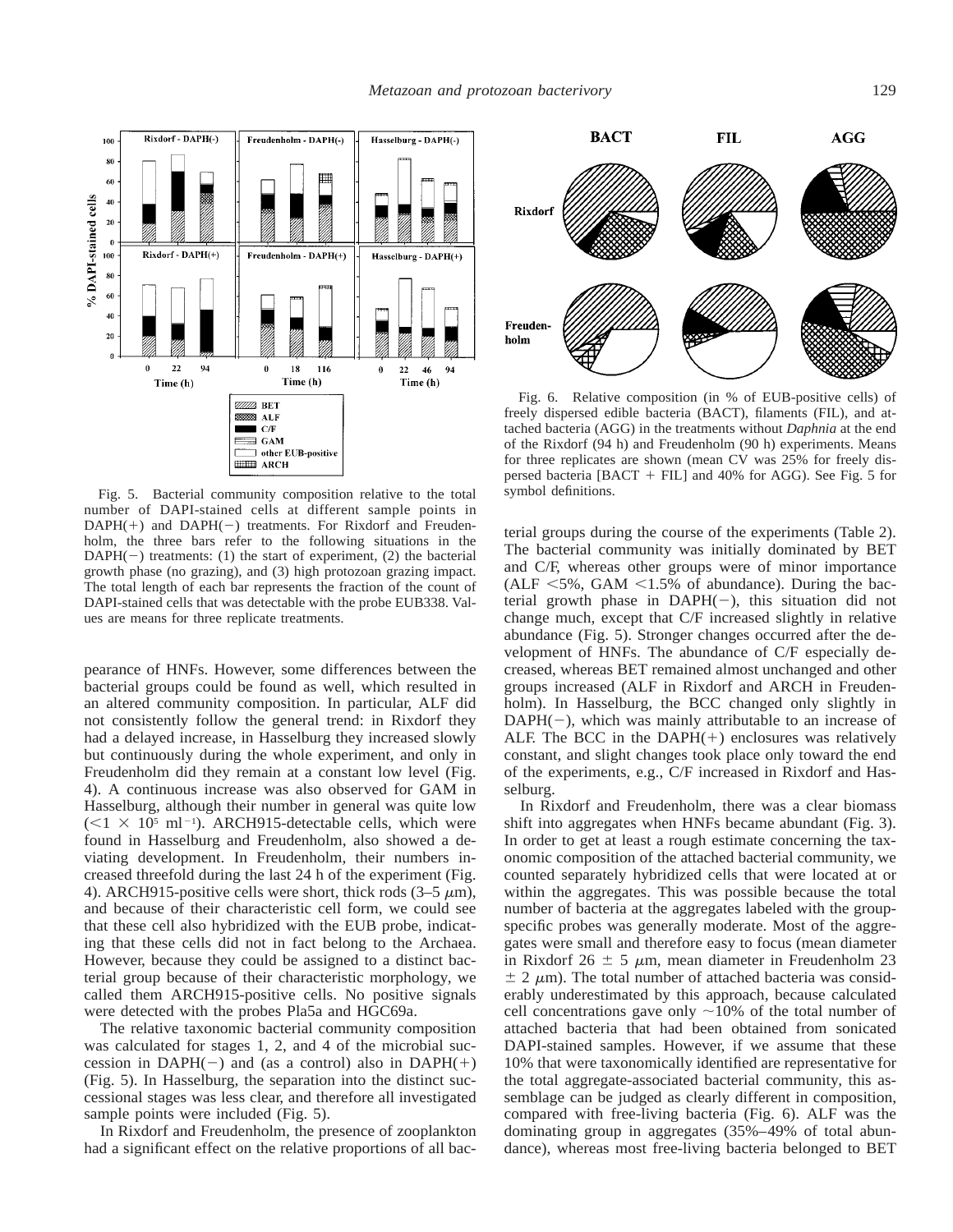(38%–57% of total abundance). Filamentous bacteria could be found in all investigated taxonomic groups, and relative abundance and temporal changes very often followed the development of the corresponding edible bacteria.

The proportion of bacteria that hybridized with the EUB probe but with none of the group-specific probes (so-called other EUB-positive cells) was generally high in the  $DAPH(+)$  enclosures (Rixdorf 30%–40%, Hasselburg  $12%$ – 47%, and Freudenholm 8%–44%). The same was the case for many sample dates in the  $DAPH(-)$  enclosures in Freudenholm (12%–39%) and Hasselburg (26%–44%)—only in Rixdorf did this group of unknown bacteria contribute  $\leq$ 20% to the total bacterial community at all sampling occasions.

## Discussion

Daphnia*-dominated systems as ''tools'' to study microbial interactions*—Because of the simplicity of the food web structure, *Daphnia*-dominated systems are ideal for examining grazing-mediated changes in BCC, and the same experimental design as in this study has been successfully applied elsewhere (Jürgens et al. 1994, 1999). The removal of mesozooplankton  $>200 \mu m$  initiated a clear microbial succession from bacteria to HNFs and larger protozoans. Therefore, we were able to investigate bacterial community composition in three distinct stages: (1) grazing by *Daphnia,* (2) exponential growth of bacteria (no grazing impact), and (3) grazing by HNFs. The stage with intense HNF grazing could be used to examine differential grazing impact on the bacterial community and feedback effects in the bacterial community—e.g., the development of grazing resistance and changes in bacterial community composition.

Even though the size fractionation constitutes a manipulation of the original water sample, we consider this to be a minor disturbance, since essentially all organisms except mesozooplankton can easily pass this mesh size. Phytoplankton concentration was low, despite high inorganic nutrient load, and therefore phytoplankton-bacteria interactions were probably not important for the regulation of bacteria. All systems were heterotrophically dominated, with *Daphnia* and bacteria as the main organisms. The *Daphnia* treatments  $[DAPH(+)]$  served as controls, in which the bacterial community remained essentially constant, for the comparison with the protozoan-grazing-induced changes in  $DAPH(-)$ .

Although the growth phases of bacteria and HNFs occurred in the  $DAPH(-)$  treatments in all experiments, some differences between the ponds were obvious in the succession of other microbial components. In Freudenholm, ciliates did not occur in significant numbers during the experiment, and in Hasselburg, the development of bacterial aggregates and filaments was lacking. The Hasselburg experiment deviated from the other two ponds as well as from previous experiments with a similar design (Jürgens et al. 1994, 1999), in the sense that the microbial succession proceeded more rapidly in this productive pond. Larger heterotrophic protozoans (ciliates and large heterotrophic flagellates) increased early during the course of the experiment, and HNFs themselves were probably subject to predatory control. This fast-running microbial succession might have been a reason why feedback effects at the bacterial level—i.e., changes in morphological and taxonomic composition—were much less pronounced than those in the other two experiments. The oligotrichous ciliate *Halteria grandinella,* which has been shown to be an efficient consumer of bacteria and of HNFs  $(e.g., \text{Simek et al. } 2000)$  was the main ciliate species that developed rapidly in Hasselburg. The grazing impact of this ciliate was also indicated by the second FLB grazing experiment, in which we observed remarkable grazing pressure on bacteria despite low HNF numbers. However, size-independent defense mechanisms in bacteria, related to physicochemical surface structures or the biochemical composition of bacteria (Jürgens and Güde 1994), could also have played a role in the lack of complex bacterial morphologies in Hasselburg.

*Grazing impact of* Daphnia *and HNFs on planktonic bacteria*—Although HNFs are generally considered to be the most efficient planktonic bacterial consumers, they did not exhibit a stronger control of bacteria than the general filterfeeder *D. magna.* On the contrary, because of an increase in morphologically grazing-resistant forms, the total bacterial biovolume was even substantially higher in two of the experiments when bacteria were grazed by HNFs, rather than by *Daphnia.*

In general, the grazing experiments revealed no consistent difference in rates of bacterial grazing mortality caused either by *Daphnia* or HNFs. Instead, differences in grazing rates occurred between and within treatments, which was partly due to varying grazer concentrations in the replicates. The calculated bacterial community turnover rates in the presence of *Daphnia* indicate that grazing losses were approximately balanced by bacterial growth, resulting in a constant standing stock at a certain equilibrium state. Only in the Rixdorf experiment did HNFs exhibit an extremely high mortality on the bacterial community, resulting in very high individual ingestion rates, compared with literature values for small chrysomonad flagellates (e.g., Caron 1990) or HNFs in general (Vaqué et al. 1994). Calculated ingestion rates for HNFs in Hasselburg and Freudenholm were generally in the range of literature values (Vaqué et al. 1994).

The bacterial community under *Daphnia* grazing was generally characterized by a relatively homogeneous structure with a dominance of small cells, which is typical for the clear water state in lakes (Güde 1988). However, filamentous bacteria, belonging to different phylogenetic groups, which should theoretically be efficiently removed by *Daphnia* (Güde 1989; Jürgens et al. 1994), were also frequently found in two experiments. Calculated growth rates showed that bacterial productivity was high, which might result in the appearance of filamentous bacteria with a high turnover. Not much is known about resistance of bacteria toward *Daphnia* grazing, except that very small cells cannot be retained by the filtering structures (Brendelberger 1991). The only study that has examined the impact of *Daphnia* grazing on BCC, by analysis of extracted 5S-rRNA, found a reduction of overall diversity but no development of new species (Höfle et al. 1999). This is consistent with the view of an unselective removal of bacteria above a certain size threshold. However,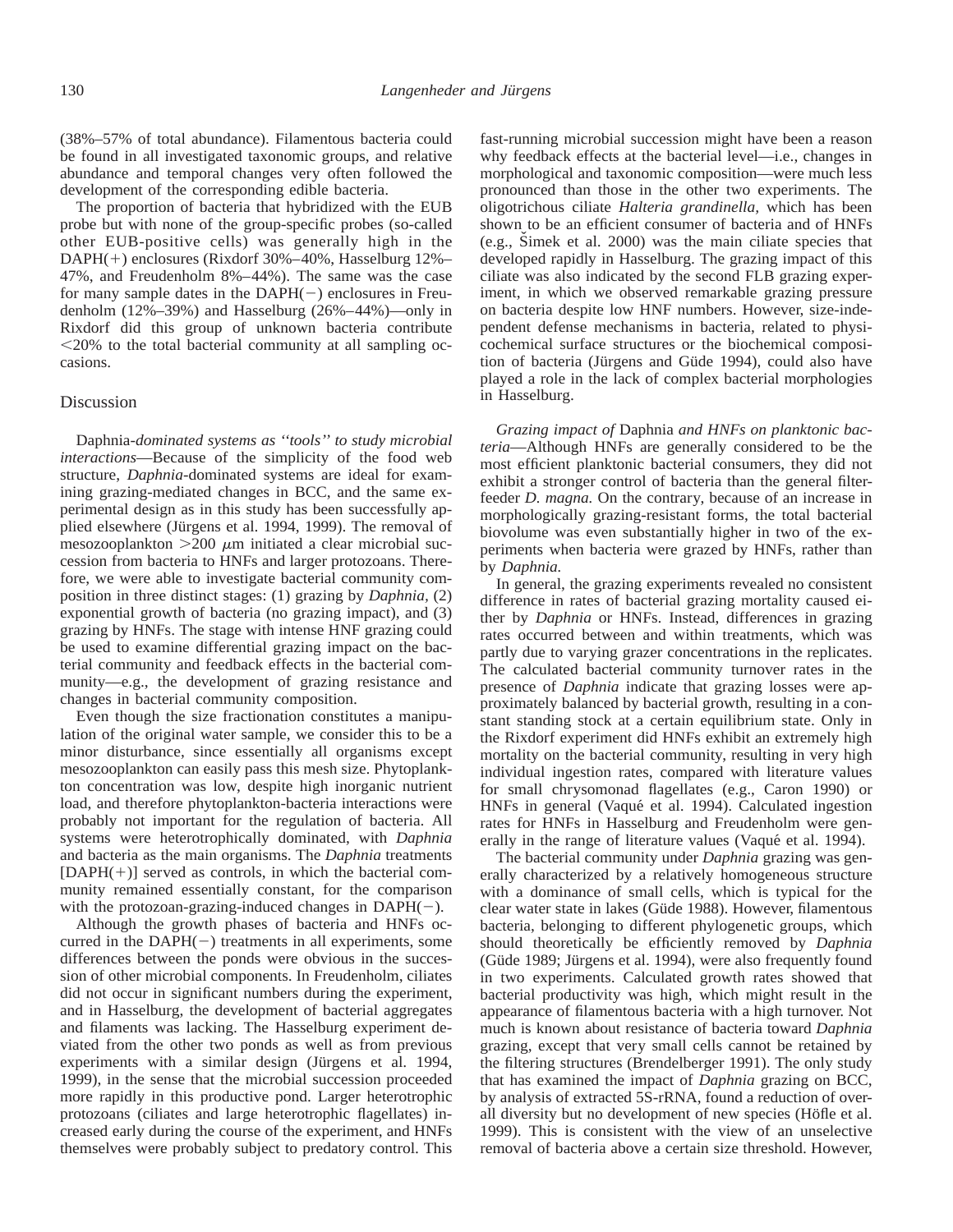there is some evidence that not all bacteria are digested within zooplankton (King et al. 1991), and viable gut passage might be another mechanism to survive *Daphnia* grazing.

After removal of zooplankton, we observed not only an increase in bacterial concentration but also a shift toward larger bacteria. This confirms the conclusion that *Daphnia* grazing preferentially eliminates the fast-growing part of the bacterial community, which consists of relatively large cells (Jürgens 1994). Thus, despite very different feeding modes of cladocerans and interception-feeding flagellates, both groups seem to have a comparable impact by removing the active, growing, and larger-sized portion of a bacterial community, leaving smaller and more slowly or nongrowing cells (Sherr et al. 1992; del Giorgio et al. 1996). It can therefore be summarized that grazing by *Daphnia* as well as by HNFs forces the bacterial community toward the lower end of the size spectrum but that HNF grazing additionally promotes the growth of complex grazing-resistant growth forms. These observations agree with the model proposed by Güde (1989) and that partially found in other field studies (Pernthaler et al. 1996).

*Filaments and aggregates as grazing refuges for planktonic bacteria*—Attachment of bacteria to particles is a common phenomenon in aquatic systems, especially in those that are rich in particulate matter like, e.g., eutrophic (Middelboe et al. 1995) or humic lakes (Tranvik and Sieburth 1989) and estuaries (Crump et al. 1999). The same is true for our study ponds, which are shallow and well mixed and receive considerable input of detrital organic matter.

It has been shown that bacterial aggregates develop during high protozoan grazing pressure (Jürgens et al. 1997; Hahn and Höfle 1999) but that they become eliminated by filterfeeding zooplankton (Jürgens et al. 1997), which was also the case in this study. The attachment to detrital particles might serve several functions, and attachment to particles promotes higher growth rates and activity because of enhanced nutrient concentrations (Grossart and Ploug 2000). Although the exact underlying mechanisms of the formation of bacteriodetrital aggregates remain unclear, it was obvious that attached bacteria were selected in comparison with freeliving bacteria when HNFs became abundant. However, reduced grazing pressure on attached bacteria is probably only temporarily the case when chrysomonads dominate the HNF assemblage. Flagellates adapted to feed on bacteria in aggregates, such as bodonids, might develop in a later stage of the microbial succession (Caron 1987; Artolozaga et al. 1997).

In contrast to previous studies (Jürgens et al. 1994, 1999), filamentous bacteria were only of minor importance with regard to their contribution to total biomass. Filaments developed in all groups and therefore did not seem to be restricted to certain phylogenetic divisions. The situation in the ponds, with a relatively high input of allochthonous particles, might favor attached bacteria as predation-resistant growth forms. The dynamics of filamentous bacteria cannot clearly be explained by trophic interactions. In most previous experiments or field observations, the development of HNFs and filamentous bacteria was positively correlated (Jürgens et al. 1994; Jürgens and Stolpe 1995; Sommaruga and Psenner 1995), suggesting that filaments benefit from high grazing pressure. This was not the case here, and filaments increased during the exponential growth phase (without predation) in Rixdorf and Freudenholm and decreased parallel to the increase in HNFs. We therefore assume that, at least in some parts of the experiments, factors other than grazing were more important in controlling filament abundance. Changes in supply or qualitative composition of dissolved organic substrates might have influenced the development of filamentous bacteria. There is some evidence that larger bacterial cell morphologies, which are resistant to protozoan predation, develop mainly under sufficient substrate supply and when high growth rates are achieved (Hahn and Höfle 1999). In order to be able to elucidate the underlying mechanisms for the development of grazing-resistant bacteria and to reveal the contribution of phenotypic plasticity and of genetic changes, we need species-specific probes for the important bacterial taxa.

*Morphological and taxonomic changes within the bacterial community due to grazing by HNFs*—Community analysis by FISH revealed that the bacterial assemblages in the ponds were mainly dominated by representatives of BET and C/F, which seems to be a general characteristic of freshwater plankton (Methe et al. 1998; Glöckner et al. 1999). This situation did not essentially change throughout the experiment in the  $DAPH(+)$  treatments, except in Rixdorf, where the C/F group increased later during the experiment. The treatments without zooplankton were designed to study shifts in bacterial community structure in response to increased grazing pressure by HNFs. During the exponential and stationary growth phase after removal of daphnids, the BCC did not change substantially in comparison with the initial situation and was still dominated by freely suspended, single cells of C/F and BET.

Changes in the BCC became obvious when protozoan populations increased. C/F seemed to be most susceptible toward protozoan grazing, whereas ALF (Rixdorf and Hasselburg) or ARCH915-positive cells (Freudenholm) increased in relative abundance simultaneously with HNFs, thus obviously succeeding in keeping their grazing losses relatively moderate in comparison with other groups. Neither group developed long filamentous forms but did develop elongated cells and dividing stages, mainly in the size range 2–5  $\mu$ m. Our threshhold of 5- $\mu$ m cell length was probably an underestimation of the grazing-resistant portion of the bacterial community. In studies elsewhere, it has been shown that bacteria within the size range of  $2-5 \mu m$  are already less vulnerable to HNF grazing (Šimek et al. 1997; Jürgens et al. 1999). Whereas the relative proportions of all bacterial groups changed in the Rixdorf and Freudenholm experiments, only modest changes in the BCC were observed in Hasselburg (Table 2), which agrees with the lack of morphologically resistant bacteria (filaments and aggregates) in this experiment.

When HNFs increased, there was a clear shift toward smaller bacteria and also a shift toward higher structural complexity within the bacterial community in two of the experiments (Rixdorf and Freudenholm). The latter observation was mainly attributable to an increase of bacteria at-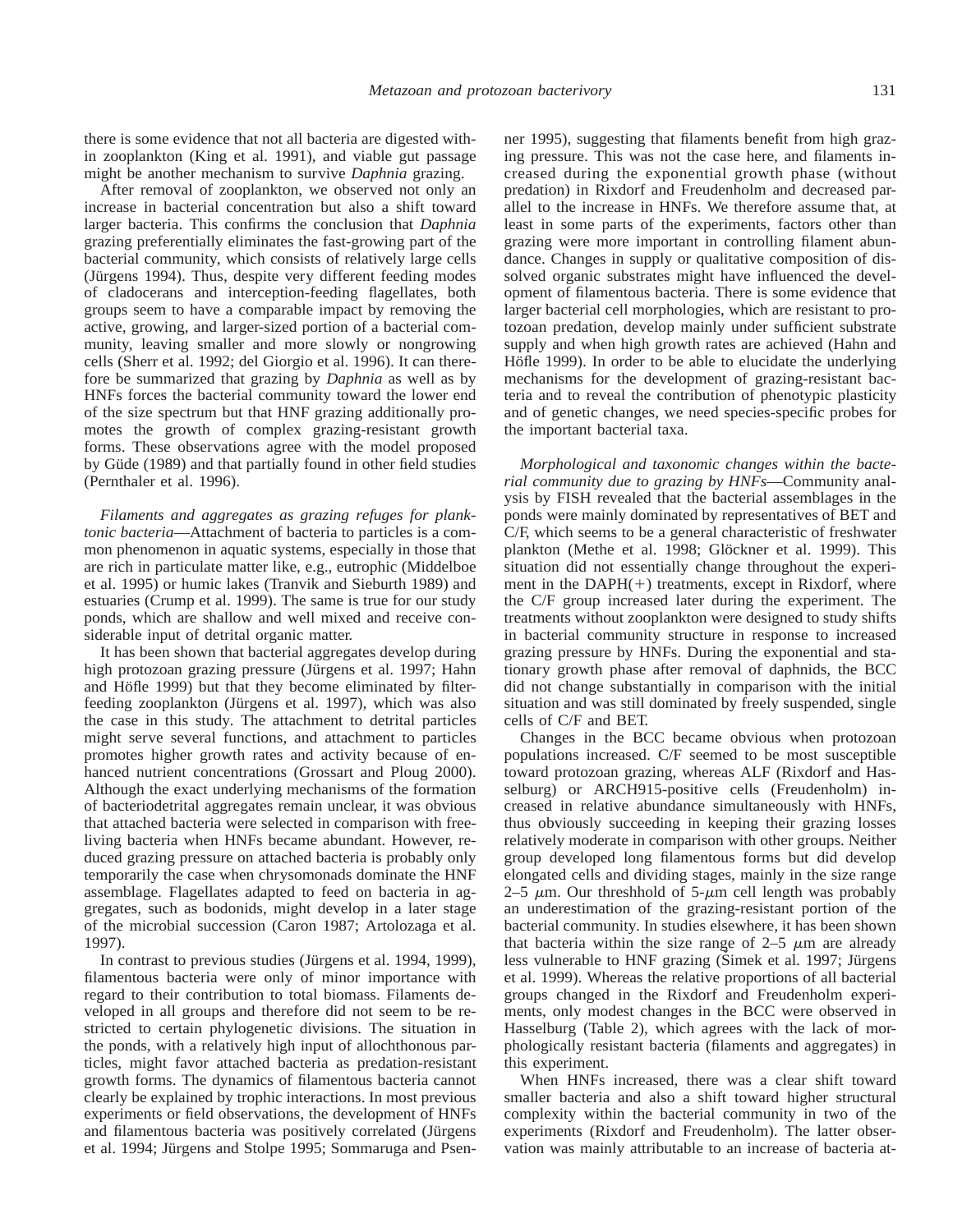tached to detrital particles, which proved to be ''microniches'' with a deviating taxonomic composition. Although our approach for classifying particle-attached bacteria was not ideal, the results strongly suggest that a different taxonomic composition prevails, compared with free-living bacteria. This is not surprising, since detrital particles constitute a special microhabitat, probably with higher substrate supply and lower grazing pressure (Caron 1987; Kirchman 1993). It has been shown already in marine (e.g., DeLong et al. 1993; Rath et al. 1998), estuarine (Crump et al. 1999), and limnetic (Weiss et al. 1996) habitats that particles (marine or lake ''snow'') harbor different bacterial communities.

Overall, we conclude that grazing by *Daphnia* or HNFs, respectively, leads to a selection of different phylogenetic groups, mainly because some groups have the ability to develop complex morphologies resistant to protozoan grazing. Changes in bacterial community composition due to protozoan grazing have also been observed in other chemostat and enclosure experiments, although clear controls without grazers were not always present in these studies. As methodological approaches, either FISH (Pernthaler et al. 1997; Simek et al. 1997, 1999; Jürgens et al. 1999) or denaturing gradient gel electrophoresis (Van Hannen et al. 1999) has been used. The advantage of FISH is that taxonomic changes can be correlated directly to changes in the morphological composition of the bacterial community. The disadvantages are that (1) only the most drastic changes in the BCC can be detected when using group-specific probes and (2) not the whole bacterial assemblage is covered with this method.

The latter point includes the problem that not all DAPIstained cells are detectable by FISH. Our hybridization efficiencies were between 46% and 86% and are therefore similar to values reported in other freshwater studies (e.g., Glöckner et al. 1996; Jürgens et al. 1999). The second problem is that not all of the cells that hybridize with the EUB probe can be assigned with one of the group-specific probes (in our experiments, 8%–47% remained unaffiliated). The reasons are that not all bacterial groups present in the plankton are covered by the available rRNA database or that no matching oligonucleotide probes had been designed yet (Amann et al. 1995)—also, the existing group-specific probes do not cover the whole phylogenetic branch they are designed for (e.g., Glöckner et al. 1999).

*General considerations*—Numerous studies have investigated the impact of grazing (''top-down'') versus nutrient supply (''bottom-up'') on bacterial abundance and production. On an ecosystem scale, special attention has been given to this question by Pace and Cole (1996), who investigated these impacts in whole-lake experiments and proved that bacteria are mainly influenced by nutrients (especially P). They suggested that grazing (mainly by metazooplankton) plays a role only when bacterial abundance exceeds a certain threshold concentration. However, the systems we investigated can be seen as an exception to this pattern because, first, inorganic nutrients were unlimited, and second, very high grazer densities were present (either *Daphnia* or HNFs). So we expected top-down effects to be much more important for the overall succession, although the composition of available dissolved organic carbon might have influenced the succession within the bacterioplankton.

*Daphnia*-dominated situations similar to those in our experiments occur temporarily in many temperate lakes and ponds, when predation pressure on large-sized zooplankton is low. *Daphnia* is considered to be a keystone species because of its strong grazing impact on several trophic levels, yielding control on protozoans, edible phytoplankton, and bacteria (Jürgens 1994). Bacteria and detritus contribute substantially to the carbon demand of *Daphnia* (Hessen et al. 1990). Therefore, we could expect that zooplankton would exhibit almost exclusively direct effects on bacterioplankton and rarely indirect effects mediated by phytoplankton (Pace 1993).

If we assume that the maximum bacterial biomass reached after the removal of zooplankton is an indicator of the carrying capacity of the system, we can conclude that grazing in general suppresses bacterial biomass to levels that are clearly below the maximum value. The experiments also showed that grazing by *Daphnia*—at least when present in high densities—can be a stronger regulating factor for bacterial communities than grazing by HNFs. In the latter situation, bacteria were able to partly compensate grazing losses because of the formation of grazing-resistant morphotypes (see above). In systems with more diverse zooplankton, we expect to find situations between the extreme cases of our experiments: high *Daphnia* grazing in  $DAPH(+)$  and high HNF grazing in  $DAPH(-)$ .

Such compensation mechanisms occur at probably all trophic levels and contribute to the stability of ecosystems, coexistence of predator and prey organisms, and truncation of cascading predation effects (Pace et al. 1998). In an enclosure experiment in a mesotrophic lake (Jürgens et al. 1994), it was shown that the development of filamentous bacteria fully compensated biomass losses due to grazing by HNF. Compensation of predation losses by shifts in bacterial community structure might also be a reason why, in various studies, no effects at the bacterial level (with respect to abundance or biomass) were recorded after manipulation of higher trophic levels (Pace and Funke 1991; Mikola 1998). In contrast, when parameters of the bacterial community structure were included, significant effects of higher trophic levels became visible (Jürgens et al. 1994; Cochran-Stafira and von Ende 1998; Šimek et al. 1999). The consideration of the heterogeneity of planktonic bacteria, with respect to vulnerability toward grazers as well as with respect to taxonomy and physiological capability, would probably solve some of the contradictions that have been observed in studies that treated the bacterial community as a homogenous trophic level.

## *References*

- AMANN, R. I., W. LUDWIG, AND K.-H. SCHLEIFER. 1995. Phylogenetic identification and *in situ* detection of individual microbial cells without cultivation. Microbiol. Rev. **59:** 143–169.
- ARTOLOZAGA, I., E. SANTAMARIA, A. LOPEZ, B. AYO, AND J. IRI-BERRI. 1997. Succession of bacterivorous protists on laboratory-made marine snow. J. Plankton Res. **19:** 1429–1440.
- BJÖRNSEN, P. K. 1986. Automatic determination of bacterioplankton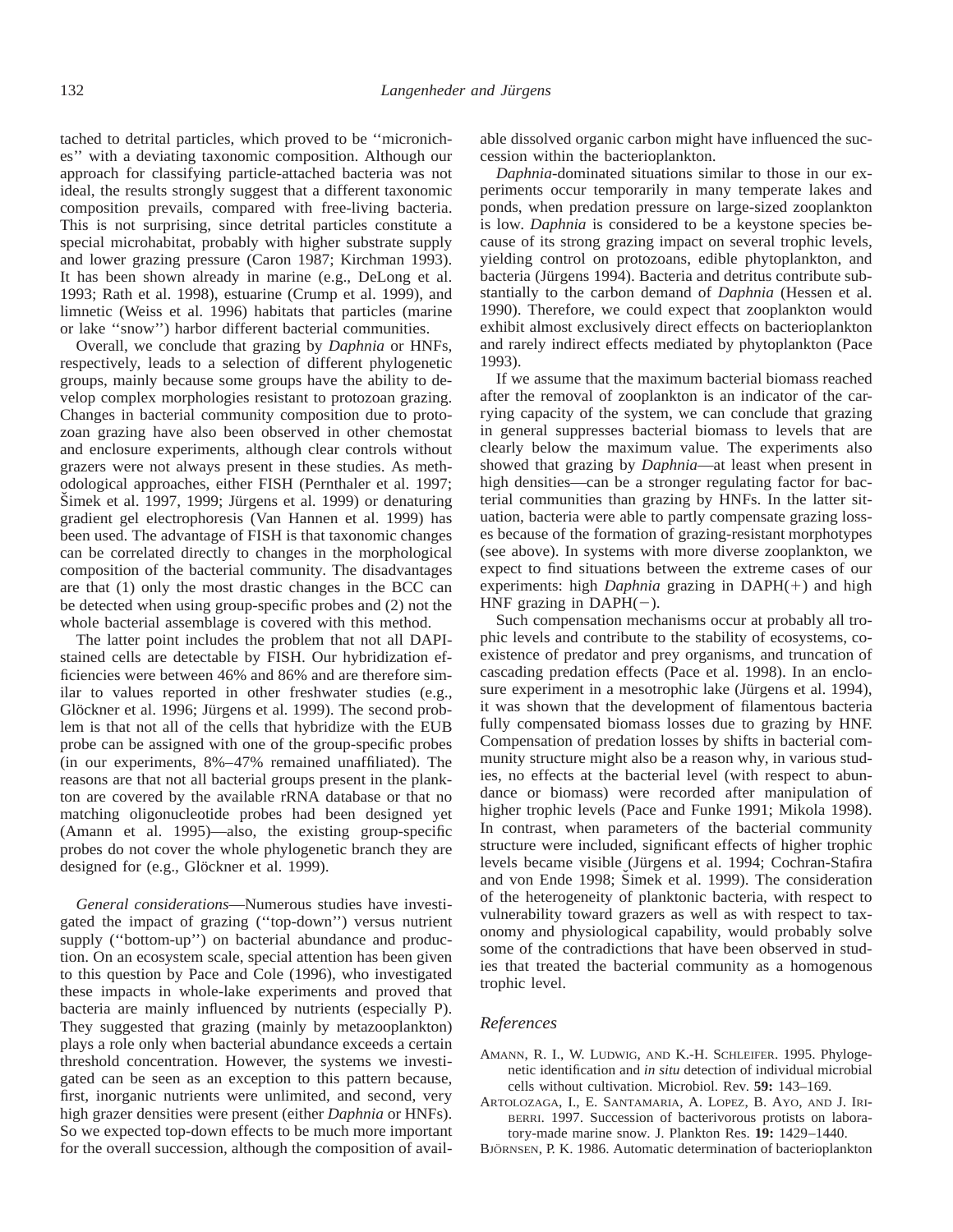biomass by image analysis. Appl. Environ. Microbiol. **51:** 1199–1204.

- [BRENDELBERGER, H. 1991. Filter mesh size of cladocerans predicts](http://www.aslo.org/lo/pdf/vol_36/issue_5/0884.pdf) retention efficiency for bacteria. Limnol. Oceanogr. **36:** 884– 894.
- BROOKS, J. L., AND S. I. DODSON. 1965. Predation, body size, and composition of plankton. Science **150:** 28–35.
- CARON, D. A. 1987. Grazing of attached bacteria by heterotrophic microflagellates. Microb. Ecol. **13:** 203.

. 1990. Growth of two species of bacterivorous nanoflagellates in batch and continuous culture, and implications for their planktonic existence. Mar. Microb. Food Webs **4:** 143–159.

- CARRICK, H. J., G. L. FAHNENSTIEL, E. F. STOERMER, AND R. G. [WETZEL. 1991. The importance of zooplankton-protozoan tro](http://www.aslo.org/lo/pdf/vol_36/issue_7/1335.pdf)phic couplings in Lake Michigan. Limnol. Oceanogr. **36:** 1335–1345.
- CHRISTOFFERSEN, K., B. RIEMANN, A. KLYSNER, AND M. [SøNDERGAARD. 1993. Potential role of fish predation and nat](http://www.aslo.org/lo/pdf/vol_38/issue_3/0561.pdf)ural populations of zooplankton in structuring a plankton community in eutrophic lake water. Limnol. Oceanogr. **38:** 561– 573.
- COCHRAN-STAFIRA, D. L., AND C. N. VON ENDE. 1998. Integrating bacteria into food webs—studies with *Sarracenia purpurea* inquilines. Ecology **79:** 880–898.
- COLE, J. J. 1999. Aquatic microbiology for ecosystem scientists: New and recycled paradigms in ecological microbiology. Ecosystems **2:** 215–225.
- CRUMP, B. C., E. V. ARMBRUST, AND J. A. BAROSS. 1999. Phylogenetic analysis of particle-attached and free-living bacterial communities in the Columbia river, its estuary, and the adjacent coastal ocean. Appl. Environ. Microbiol. **65:** 3192–3204.
- DEL GIORGIO, P. A., J. M. GASOL, D. VAQUÉ, P. MURA, S. AGUSTI, AND C. M. DUARTE. 1996. Bacterioplankton community struc[ture—protists control net production and the proportion of ac](http://www.aslo.org/lo/pdf/vol_41/issue_6/1169.pdf)tive bacteria in a coastal marine community. Limnol. Oceanogr. **41:** 1169–1179.
- DELONG, E., D. FRANKS, AND A. ALLDREDGE. 1993. Phylogenetic [diversity of aggregate-attached vs. free-living marine bacterial](http://www.aslo.org/lo/pdf/vol_38/issue_5/0924.pdf) assemblages. Limnol. Oceanogr. **38:** 924–934.
- DUMONT, H., I. VAN DE VELDE, AND S. DUMONT. 1975. The dry weight estimate of biomass in a selection of Cladocera, Copepoda, and Rotifera from the plankton, periphyton and benthos of continental waters. Oecologia **19:** 75–97.
- ELSER, J. J., L. B. STABLER, AND R. P. HASSETT. 1995. Nutrient limitation of bacterial growth and rates of bacterivory in lakes and oceans—a comparative study. Aquat. Microb. Ecol. **9:** 105–110.
- FUHRMAN, J. A., AND F. AZAM. 1980. Bacterioplankton secondary production estimates for coastal waters off British Columbia, Antarctica and California. Appl. Environ. Microbiol. **39:** 1085– 1095.
- GLÖCKNER, F. O., R. AMANN, A. ALFREIDER, J. PERNTHALER, R. PSENNER, K. TREBESIUS, AND K. H. SCHLEIFER. 1996. An *in situ* hybridization protocol for detection and identification of planktonic bacteria. Syst. Appl. Microbiol. **19:** 403–406.
- GLÖCKNER, F. O., B. M. FUCHS, AND R. AMANN. 1999. Bacterioplankton compositions of lakes and oceans: A first comparison based on fluorescence in situ hybridization. Appl. Environ. Microbiol. **65:** 3721–3726.
- GROSSART, H.-P., AND H. PLOUG. 2000. Bacterial production and [growth efficiencies: Direct measurements on riverine aggre](http://www.aslo.org/lo/pdf/vol_45/issue_2/0436.pdf)gates. Limnol. Oceanogr. **45:** 436–445.
- GÜDE, H. 1979. Grazing by protozoa as selection factor for activated sludge bacteria. Microb. Ecol. **5:** 225–237.
	- . 1988. Direct and indirect influences of crustacean zoo-

plankton on bacterioplankton of Lake Constance. Hydrobiologia **159:** 63–73.

- . 1989. The role of grazing on bacteria in plankton succession, p. 337–364. *In* U. Sommer [ed.], Plankton ecology: Succession in plankton communities. Springer Verlag.
- HAHN, M. W., AND M. G. HÖFLE. 1999. Flagellate predation on a bacterial model community: Interplay of size-selective grazing, specific bacterial cell size, and bacterial community composition. Appl. Environ. Microbiol. **65:** 4863–4872.
- HAIRSTON, N. G., JR., AND N. G. S. HAIRSTON. 1993. Cause-effect relationships in energy flow, trophic structure, and interspecific interactions. Am. Nat. **142:** 379–411.
- HEINBOKEL, J. F. 1978. Studies on the functional role of tintinnids in the Southern California Bight. I. Grazing and growth rates in laboratory cultures. Mar. Biol. **47:** 177–189.
- HESSEN, D. O., T. ANDERSEN, AND A. LYCHE. 1990. Carbon metab[olism in a humic lake: Pool sizes and cycling through zoo](http://www.aslo.org/lo/pdf/vol_35/issue_1/0084.pdf)plankton. Limnol. Oceanogr. **35:** 84–99.
- HÖFLE, M. G., H. HAAS, AND K. DOMINIK. 1999. Seasonal dynamics of bacterioplankton community structure in a eutrophic lake as determined by 5S rRNA analysis. Appl. Environ. Microbiol. **65:** 3164–3174.
- JÜRGENS, K. 1994. Impact of *Daphnia* on planktonic microbial food webs—a review. Mar. Microb. Food Webs **8:** 295–324.
- , H. ARNDT, AND K. O. ROTHHAUPT. 1994. Zooplanktonmediated changes of bacterial community structure. Microb. Ecol. **27:** 27–42.
- -, AND H. ZIMMERMANN. 1997. Impact of metazoan and protozoan grazers on bacterial biomass distribution in microcosm experiments. Aquat. Microb. Ecol. **12:** 131–138.
- -, AND H. GÜDE. 1994. The potential importance of grazingresistant bacteria in planktonic systems. Mar. Ecol. Prog. Ser. **112:** 169–188.
- , J. PERNTHALER, S. SCHALLA, AND R. AMANN. 1999. Morphological and compositional changes in a planktonic bacterial community in response to enhanced protozoan grazing. Appl. Environ. Microbiol. **65:** 1241–1250.
- , AND G. STOLPE. 1995. Seasonal dynamics of crustacean zooplankton, heterotrophic nanoflagellates and bacteria in a shallow, eutrophic lake. Freshw. Biol. **33:** 27–38.
- KING, C. H., R. W. SANDERS, E. B. SHOTTS, AND K. G. PORTER. [1991. Differential survival of bacteria ingested by zooplankton](http://www.aslo.org/lo/pdf/vol_36/issue_5/0829.pdf) from a stratified eutrophic lake. Limnol. Oceanogr. **36:** 829– 845.
- KIRCHMAN, D. L. 1993. Particulate detritus and bacteria in marine environments, p. 321–341. *In* T. Ford [ed.], Aquatic microbiology: An ecological approach. Blackwell.
- LAMPERT, W., W. FLECKNER, H. RAI, AND B. E. TAYLOR. 1986. [Phytoplankton control by grazing zooplankton: A study on the](http://www.aslo.org/lo/pdf/vol_31/issue_3/0478.pdf) clear water phase. Limnol. Oceanogr. **31:** 478–490.
- MARRASÉ, C., E. L. LIM, AND D. A. CARON. 1992. Seasonal and daily changes in bacterivory in a coastal plankton community. Mar. Ecol. Prog. Ser. **82:** 281–289.
- MASSANA, R., AND OTHERS. 1997. Measurement of bacterial size via image analysis of epifluorescence preparations—description of an inexpensive system and solutions to some of the most common problems. Sci. Mar. **61:** 397–407.
- METHE, B. A., W. D. HIORNS, AND J. P. ZEHR. 1998. Contrasts between marine and freshwater bacterial community compo[sition: Analyses of communities in Lake George and six other](http://www.aslo.org/lo/pdf/vol_43/issue_2/0368.pdf) Adirondack lakes. Limnol. Oceanogr. **43:** 368–374.
- MIDDELBOE, M., M. SøNDERGAARD, Y. LETARTE, AND N. H. BORCH. 1995. Attached and free-living bacteria: Production and polymer hydrolysis during a diatom bloom. Microb. Ecol. **29:** 231– 248.
- MIKOLA, J. 1998. Effects of microbivore species composition and